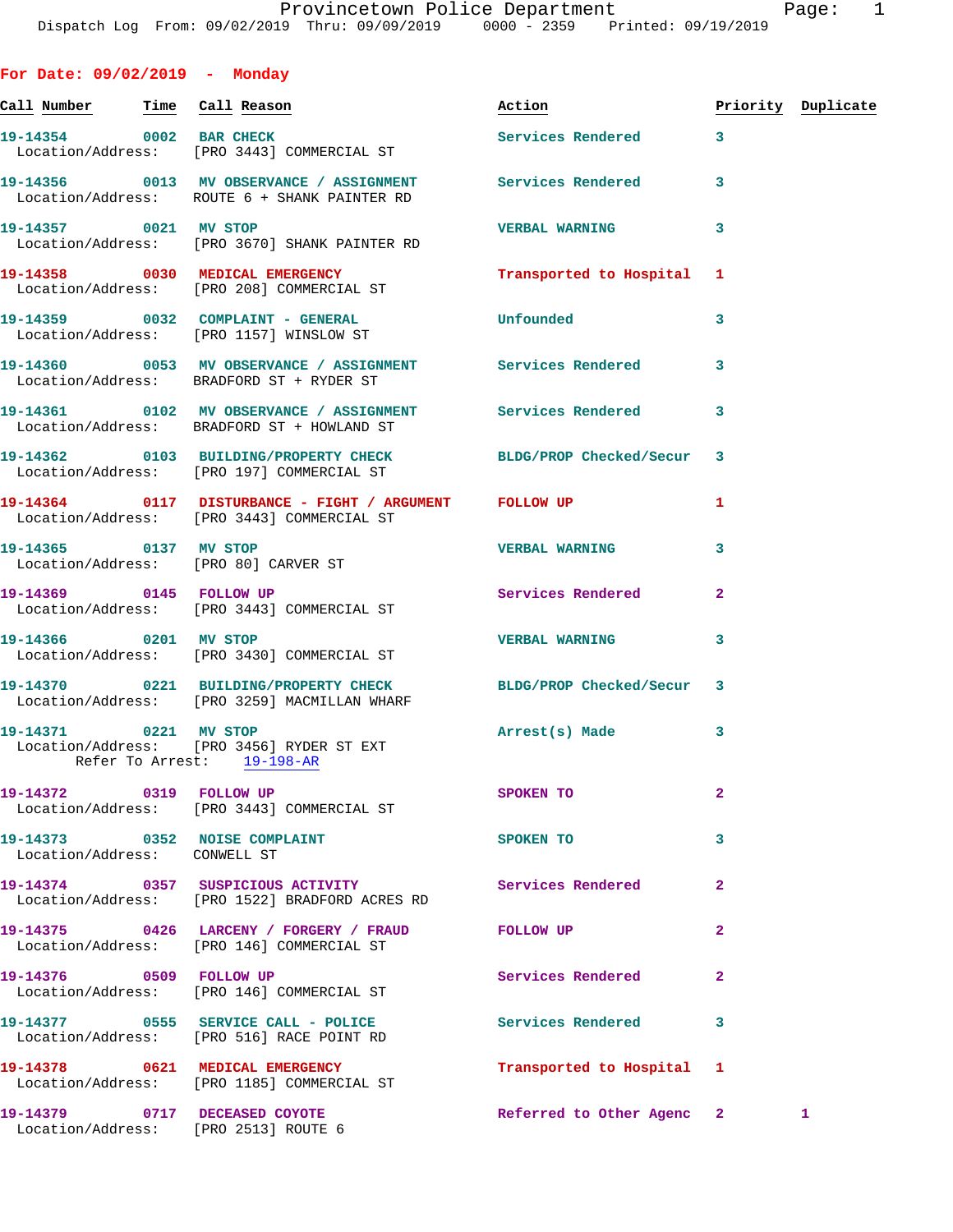| 19-14380 0745 ALARM - FIRE                                    | Location/Address: [PRO 2833] RACE POINT RD                                          | False Alarm                | $\mathbf{1}$ |
|---------------------------------------------------------------|-------------------------------------------------------------------------------------|----------------------------|--------------|
|                                                               | 19-14381 0843 MEDICAL EMERGENCY<br>Location/Address: [PRO 1496] ALLERTON ST         | Transported to Hospital 1  |              |
|                                                               | 19-14382 0857 LOST TD BANK CARD<br>Location/Address: [PRO 542] SHANK PAINTER RD     | Services Rendered          | $\mathbf{3}$ |
|                                                               | 19-14383 0945 LOST BLACK WALLET<br>Location/Address: [PRO 542] SHANK PAINTER RD     | Services Rendered          | 3            |
|                                                               | 19-14384 0957 LOST GALAXY NOTE 3<br>Location/Address: [PRO 542] SHANK PAINTER RD    | <b>Services Rendered</b>   | 3            |
|                                                               | 19-14385 1002 WAGES COMPLAINT<br>Location/Address: [PRO 284] COMMERCIAL ST          | Services Rendered          | 3            |
| 19-14386 1014 MEDICAL EMERGENCY                               | Location/Address: [PRO 439] GOSNOLD ST                                              | Unfounded                  | $\mathbf{1}$ |
|                                                               | 19-14387 1023 LOST RED/BLACK WALLET<br>Location/Address: [PRO 542] SHANK PAINTER RD | <b>Services Rendered</b>   | 3            |
|                                                               | 19-14388 1026 PARKED MV COMPLAINT<br>Location/Address: [PRO 637] BRADFORD ST        | Services Rendered          | $\mathbf{2}$ |
| 19-14389 1042 ALARM - FIRE                                    | Location/Address: [PRO 204] COMMERCIAL ST                                           | False Alarm                | 1            |
|                                                               | 19-14391 1112 LOST MA LICENSE<br>Location/Address: [PRO 542] SHANK PAINTER RD       | <b>Services Rendered</b>   | 3            |
| Location/Address: CEMETERY RD                                 | 19-14392 1121 SUSPICIOUS ACTIVITY                                                   | Services Rendered 2        |              |
|                                                               | 19-14393 1142 MEDICAL EMERGENCY<br>Location/Address: [PRO 259] COMMERCIAL ST        | Transported to Hospital    | 1            |
| 19-14394 1148 LOST PURPLE WALLET                              | Location/Address: [PRO 542] SHANK PAINTER RD                                        | <b>Services Rendered</b> 3 |              |
|                                                               | 19-14395 1256 BUILDING/PROPERTY CHECK<br>Location/Address: [PRO 433] RYDER ST EXT   | BLDG/PROP Checked/Secur 3  |              |
|                                                               | Location/Address: [PRO 542] SHANK PAINTER RD                                        | Services Rendered          | 3            |
| 19-14397 1316 LOST IPHONE 8                                   | Location/Address: [PRO 542] SHANK PAINTER RD                                        | <b>Services Rendered</b>   | $\mathbf{3}$ |
|                                                               | 19-14398 1403 MEDICAL EMERGENCY<br>Location/Address: [PRO 395] COMMERCIAL ST        | <b>PATIENT REFUSAL</b>     | 1            |
| 19-14400 1422 MV STOP<br>Location/Address: [PRO 2479] ROUTE 6 |                                                                                     | <b>VERBAL WARNING</b>      | 3            |
| Location/Address: [PRO 3440] ROUTE 6                          | 19-14402 1532 MV OBSERVANCE / ASSIGNMENT Services Rendered 3                        |                            |              |
|                                                               | 19-14403 1540 LOST PROPERTY<br>Location/Address: PLEASANT ST + COMMERCIAL ST        | <b>Services Rendered</b>   | 3            |
|                                                               | 19-14404 1603 MEDICAL EMERGENCY<br>Location/Address: [PRO 440] HARRY KEMP WAY       | Transported to Hospital 1  |              |
| Location/Address: [PRO 2365] MACMILLAN                        | 19-14405 1603 MEDICAL EMERGENCY                                                     | <b>PATIENT REFUSAL</b>     | 1            |
| 19-14406    1609    FIRE - OTHER                              |                                                                                     | Extinguished               | $\sim$ 1     |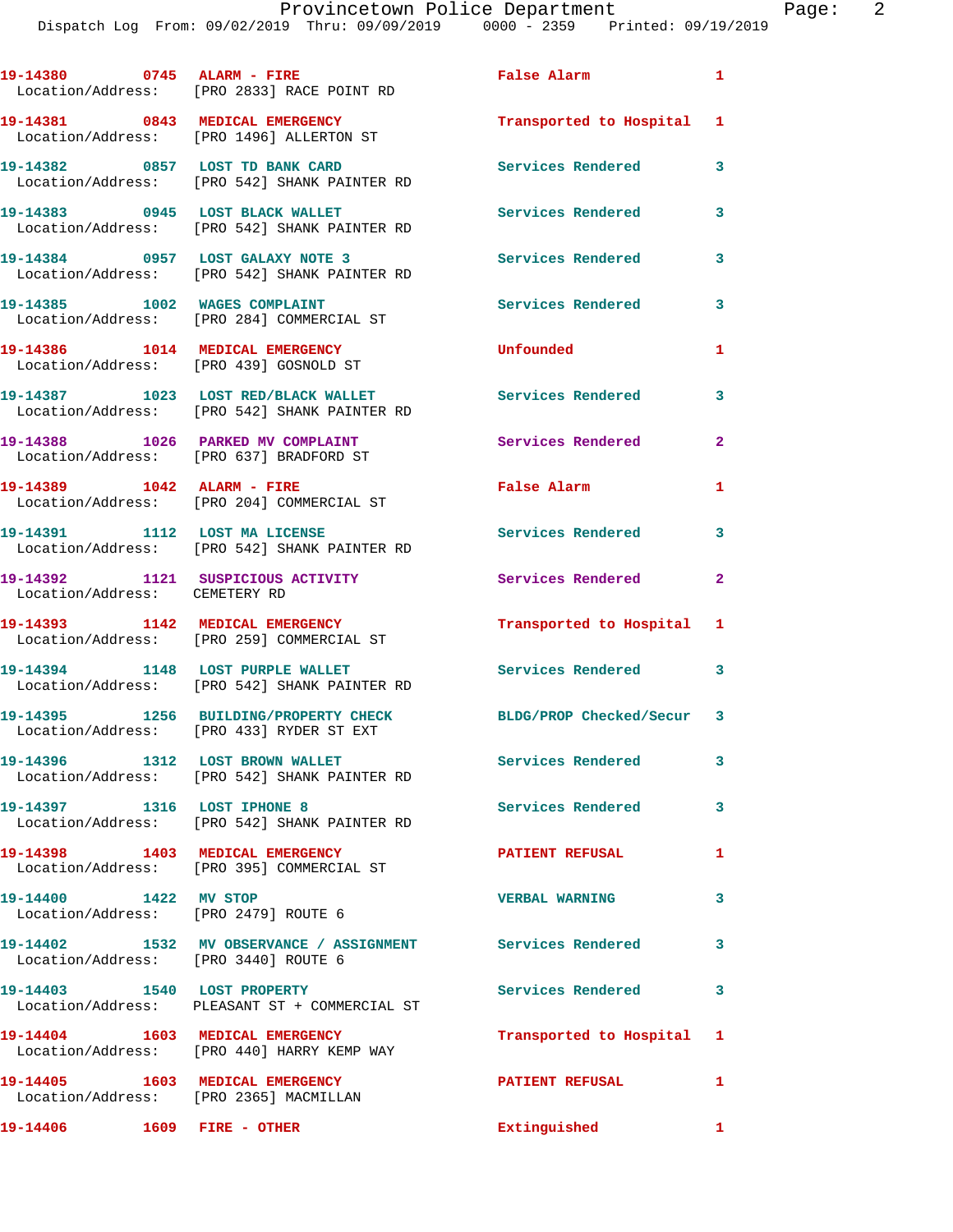|                                      | Provincetown Police Department<br>Dispatch Log From: 09/02/2019 Thru: 09/09/2019   0000 - 2359   Printed: 09/19/2019                  |                          | Page: 3                 |  |
|--------------------------------------|---------------------------------------------------------------------------------------------------------------------------------------|--------------------------|-------------------------|--|
|                                      | Location/Address: [PRO 1952] COMMERCIAL ST                                                                                            |                          |                         |  |
|                                      | 19-14407 1658 BUILDING/PROPERTY CHECK Services Rendered 3<br>Location/Address: [PRO 2483] COMMERCIAL ST                               |                          |                         |  |
| 19-14408 1704 MV STOP                | Location/Address: BRADFORD ST EXT                                                                                                     | VERBAL WARNING 3         |                         |  |
|                                      | 19-14409 1723 ANIMAL CALL<br>Location/Address: [PRO 1048] PEARL ST                                                                    | <b>GONE ON ARRIVAL</b>   | $\overline{2}$          |  |
|                                      | 19-14410 1737 MEDICAL EMERGENCY Transported to Hospital 1<br>Location/Address: [PRO 1660] FRANKLIN ST                                 |                          |                         |  |
|                                      | 19-14411 1740 911 - GENERAL<br>Location/Address: [PRO 217] COMMERCIAL ST                                                              | SPOKEN TO                | 1                       |  |
| 19-14412 1809 MV STOP                | Location/Address: [PRO 2513] ROUTE 6                                                                                                  | <b>VERBAL WARNING</b>    | $\overline{\mathbf{3}}$ |  |
| Location/Address: COMMERCIAL ST      | 19-14413 1838 MEDICAL EMERGENCY <b>A PATIENT REFUSAL</b>                                                                              |                          | 1                       |  |
|                                      | 19-14415 1933 MV STOP<br>Location/Address: [PRO 2577] BRADFORD ST                                                                     | <b>VERBAL WARNING</b>    | 3                       |  |
|                                      | 19-14416 1945 DISTURBANCE - FIGHT / ARGUMENT SPOKEN TO<br>Location/Address: [PRO 208] COMMERCIAL ST                                   |                          | 1                       |  |
|                                      | 19-14417 2032 LOST PROPERTY<br>Location/Address: [PRO 1638] COMMERCIAL ST                                                             | Services Rendered        | 3                       |  |
|                                      | 19-14418 2055 BUILDING/PROPERTY CHECK Services Rendered 3<br>Location/Address: [PRO 2977] COMMERCIAL ST                               |                          |                         |  |
|                                      | 19-14419 2104 BUILDING/PROPERTY CHECK Services Rendered<br>Location/Address: [PRO 2540] RACE POINT RD                                 |                          | $\mathbf{3}$            |  |
|                                      | 19-14420 2204 PARK, WALK & TALK Services Rendered 3<br>Location/Address: [PRO 105] COMMERCIAL ST                                      |                          |                         |  |
|                                      | 19-14421 2205 BAR CHECK<br>Location/Address: [PRO 3064] COMMERCIAL ST                                                                 | <b>Services Rendered</b> | - 3-                    |  |
| 19-14423 2209 BAR CHECK              | Location/Address: [PRO 3443] COMMERCIAL ST                                                                                            | Services Rendered        | 3                       |  |
| Location/Address: ROUTE 6 + SNAIL RD | 19-14422 2214 MV OBSERVANCE / ASSIGNMENT Services Rendered                                                                            |                          | 3                       |  |
| 19-14425 2228 BAR CHECK              | Location/Address: [PRO 3236] COMMERCIAL ST                                                                                            | Services Rendered        | 3                       |  |
|                                      | 19-14426 2258 DISTURBANCE - FIGHT / ARGUMENT Arrest(s) Made<br>Location/Address: [PRO 1235] BRADFORD ST<br>Refer To Arrest: 19-199-AR |                          | 1                       |  |
| For Date: $09/03/2019$ - Tuesday     |                                                                                                                                       |                          |                         |  |

| 19-14427 | 0112 | MV OBSERVANCE / ASSIGNMENT<br>Location/Address: BRADFORD ST + RYDER ST                         | Services Rendered      |  |
|----------|------|------------------------------------------------------------------------------------------------|------------------------|--|
| 19-14428 | 0130 | MV OBSERVANCE / ASSIGNMENT<br>Location/Address: ROUTE 6 + SHANK PAINTER RD                     | Services Rendered      |  |
| 19-14429 | 0149 | MEDICAL EMERGENCY<br>Location/Address: [PRO 542] SHANK PAINTER RD<br>Refer To $P/C:$ 19-200-AR | <b>PATIENT REFUSAL</b> |  |

**19-14433 0604 FLIGHT COVERAGE Services Rendered 3**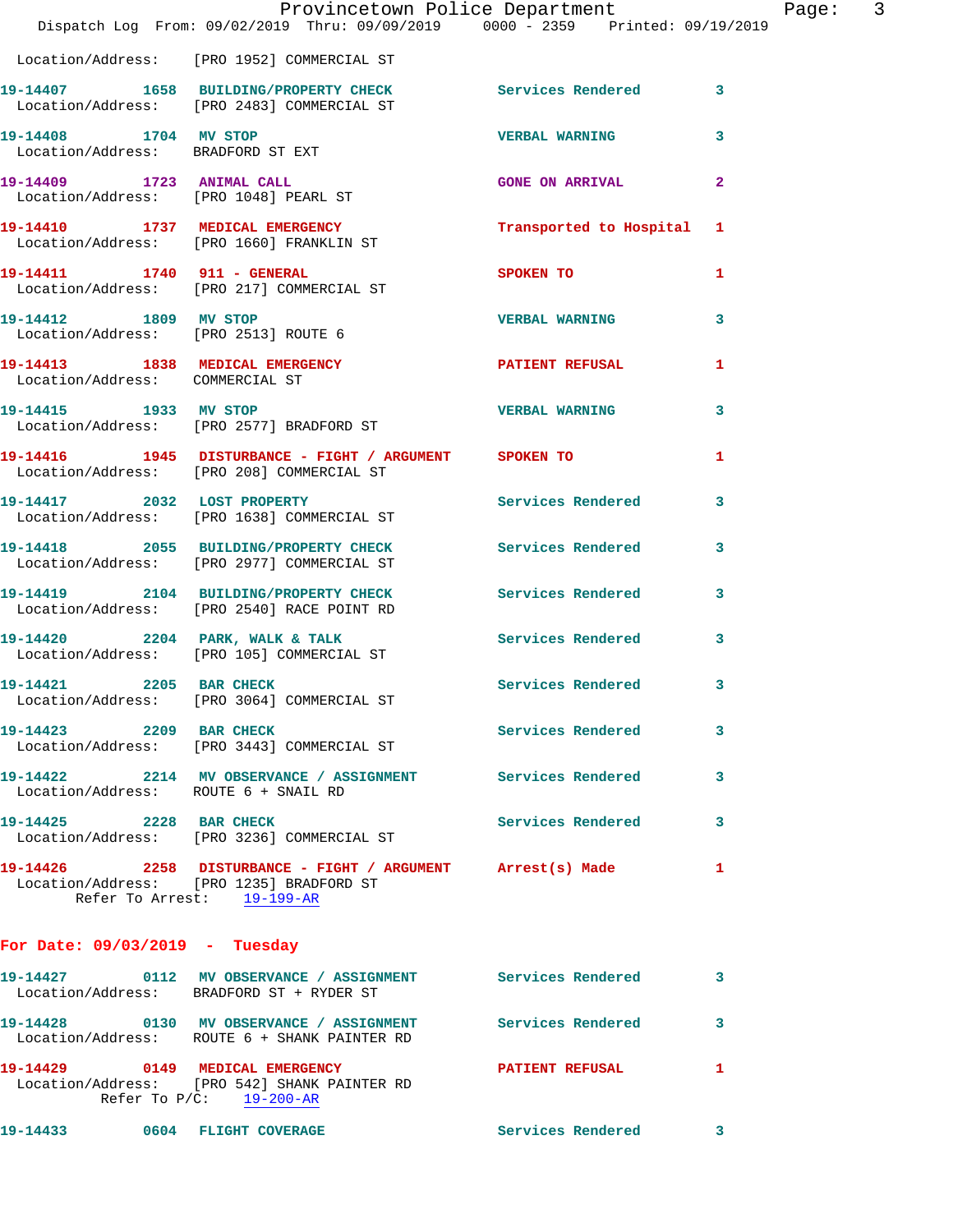|                                                                   | Provincetown Police Department Page: 4<br>Dispatch Log From: 09/02/2019 Thru: 09/09/2019 0000 - 2359 Printed: 09/19/2019 |                           |                |
|-------------------------------------------------------------------|--------------------------------------------------------------------------------------------------------------------------|---------------------------|----------------|
|                                                                   | Location/Address: [PRO 516] RACE POINT RD                                                                                |                           |                |
|                                                                   | 19-14434 0614 SUSPICIOUS ACTIVITY SPOKEN TO<br>Location/Address: [PRO 2512] JEROME SMITH RD                              |                           | $\overline{2}$ |
|                                                                   | 19-14435 0720 ALARM - GENERAL Services Rendered 1<br>Location/Address: [PRO 1156] WINSLOW ST                             |                           |                |
|                                                                   | 19-14436 0738 MEDICAL EMERGENCY Transported to Hospital 1<br>Location/Address: [PRO 1119] WAREHAM ST                     |                           |                |
|                                                                   | 19-14437 0752 SERVICE CALL - POLICE Services Rendered<br>Location/Address: [PRO 569] WINSLOW ST                          |                           | 3              |
|                                                                   | 19-14438 0828 ALARM - GENERAL<br>Location/Address: [PRO 4152] BRADFORD ST                                                | False Alarm 1             |                |
| Refer To Arrest: 19-199-AR                                        | 19-14439 0914 ESCORT / TRANSPORT 1 Transferred Custody 3<br>Location/Address: [ORL 1] ROCK HARBOR RD                     |                           |                |
|                                                                   | 19-14440 0923 PARKING COMPLAINT<br>Location/Address: [PRO 2577] BRADFORD ST                                              | <b>SPOKEN TO</b>          | 3              |
|                                                                   | 19-14442 0949 BIKE - GENERAL<br>Location/Address: [PRO 787] CENTER ST                                                    | Services Rendered 2       |                |
|                                                                   | 19-14443 1039 LOST PROPERTY<br>Location/Address: [PRO 2490] PROVINCELANDS RD                                             | Services Rendered         | 3              |
| Location/Address: COMMERCIAL ST                                   | 19-14444 1042 ASSIST CITIZEN GONE ON ARRIVAL                                                                             |                           |                |
| Location/Address: [PRO 606] CONWELL ST                            | 19-14445 1051 LARCENY / FORGERY / FRAUD SPOKEN TO                                                                        |                           | $\mathbf{2}$   |
|                                                                   | 19-14446 1130 MEDICAL EMERGENCY No Action Required 1<br>Location/Address: [PRO 542] SHANK PAINTER RD                     |                           |                |
| Location/Address: ROUTE 6                                         | 19-14447 1152 MV OBSERVANCE / ASSIGNMENT Services Rendered                                                               |                           | 3              |
| Location/Address: COMMERCIAL ST                                   | 19-14448 1246 BUILDING/PROPERTY CHECK                                                                                    | BLDG/PROP Checked/Secur 3 |                |
|                                                                   | 19-14449 1418 MEDICAL EMERGENCY 1 Transported to Hospital 1<br>Location/Address: [PRO 1344] COMMERCIAL ST                |                           |                |
|                                                                   | 19-14450 1426 ANIMAL CALL<br>Location/Address: [PRO 2645] SHANK PAINTER RD                                               | <b>Services Rendered</b>  | $\mathbf{2}$   |
| 19-14451 1436 LOST PROPERTY<br>Location/Address: SHANK PAINTER RD |                                                                                                                          | Services Rendered         | 3              |
|                                                                   | 19-14453 1452 SERVICE CALL - POLICE<br>Location/Address: [PRO 569] WINSLOW ST                                            | Services Rendered 3       |                |
|                                                                   | 19-14454 1512 LOST PROPERTY<br>Location/Address: [PRO 542] SHANK PAINTER RD                                              | <b>Services Rendered</b>  | 3              |
| Location/Address: [PRO 3440] ROUTE 6                              | 19-14455 1528 MV OBSERVANCE / ASSIGNMENT Services Rendered 3                                                             |                           |                |
| 19-14456 1538 MV STOP<br>Location/Address: [PRO 2513] ROUTE 6     |                                                                                                                          | <b>VERBAL WARNING</b>     | 3              |
| 19-14457 1546 MV STOP                                             | Location/Address: [PRO 2513] ROUTE 6                                                                                     | VERBAL WARNING 3          |                |
|                                                                   | 19-14458 1635 PARK, WALK & TALK 1999 Services Rendered<br>Location: [PRO 3431] LOPES SQUARE                              |                           | 3              |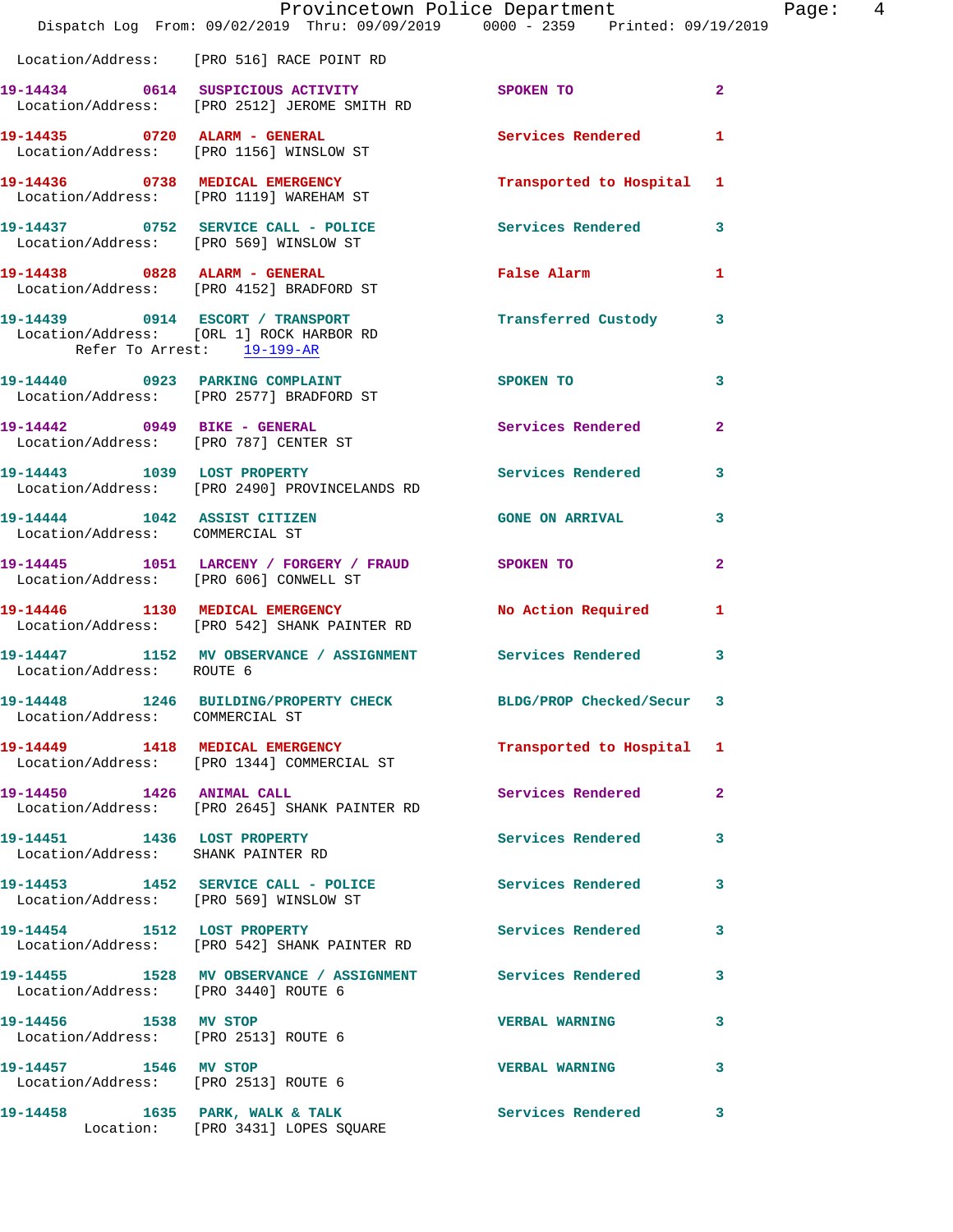Dispatch Log From: 09/02/2019 Thru: 09/09/2019 0000 - 2359 Printed: 09/19/2019 **19-14459 1637 MV COLLISION Services Rendered 1**  Location/Address: COMMERCIAL ST + WINTHROP ST **19-14460 1638 HARASSMENT / THREATS Investigated 2**  Location/Address: COMMERCIAL ST **19-14461 1701 LOST PROPERTY Services Rendered 3 1**  Location/Address: [PRO 442] HARRY KEMP WAY **19-14462 1702 SERVICE CALL - POLICE No Action Required 3**  Location/Address: [PRO 2543] MACMILLAN WHARF **19-14463 1727 FOLLOW UP Could Not Locate 2**  Location/Address: COMMERCIAL ST **19-14464 1818 MEDICAL EMERGENCY Transported to Hospital 1**  Location/Address: [PRO 442] HARRY KEMP WAY **19-14465 1823 LOST PROPERTY Services Rendered 3**  Location/Address: [PRO 542] SHANK PAINTER RD **19-14466 1843 MV STOP VERBAL WARNING 3**  Location/Address: SHANK PAINTER RD + PROVINCE RD **19-14467 1908 SERVE SUMMONS Could Not Locate 3**  Location/Address: [PRO 1119] WAREHAM ST **19-14469 2048 MV COMPLAINT Could Not Locate 2**  Location/Address: [PRO 2513] ROUTE 6 **19-14470 2117 MEDICAL EMERGENCY Transported to Hospital 1**  Location/Address: BANGS ST + COMMERCIAL ST **19-14471 2204 MEDICAL EMERGENCY PATIENT REFUSAL 1**  Location/Address: [PRO 3702] COMMERCIAL ST **19-14472 2224 ALARM - GENERAL False Alarm 1**  Location/Address: [PRO 3296] SHANK PAINTER RD **19-14473 2228 MV STOP SPOKEN TO 3**  Location/Address: [PRO 290] COMMERCIAL ST **19-14474 2239 BUILDING/PROPERTY CHECK BLDG/PROP Checked/Secur 3**  Location/Address: [PRO 1780] JOHNSON ST **19-14475 2242 MEDICAL EMERGENCY Transported to Hospital 1**  Location/Address: [PRO 350] COMMERCIAL ST **19-14476 2246 DISTURBANCE - FIGHT / ARGUMENT No Action Required 1**  Location: [PRO 3431] LOPES SQUARE **19-14477 2309 MEDICAL EMERGENCY Transported to Hospital 1**  Location/Address: [PRO 1464] COMMERCIAL ST **19-14479 2322 BUILDING/PROPERTY CHECK BLDG/PROP Checked/Secur 3**  Location/Address: [PRO 1952] COMMERCIAL ST **19-14480 2355 BUILDING/PROPERTY CHECK Services Rendered 3**  Location/Address: [PRO 3259] MACMILLAN WHARF **For Date: 09/04/2019 - Wednesday 19-14482 0013 ALARM - FIRE False Alarm 1**  Location/Address: [PRO 2702] COMMERCIAL ST

 Location/Address: ROUTE 6 + SHANK PAINTER RD **19-14485 0059 BUILDING/PROPERTY CHECK BLDG/PROP Checked/Secur 3** 

**19-14481 0016 MV OBSERVANCE / ASSIGNMENT Services Rendered 3**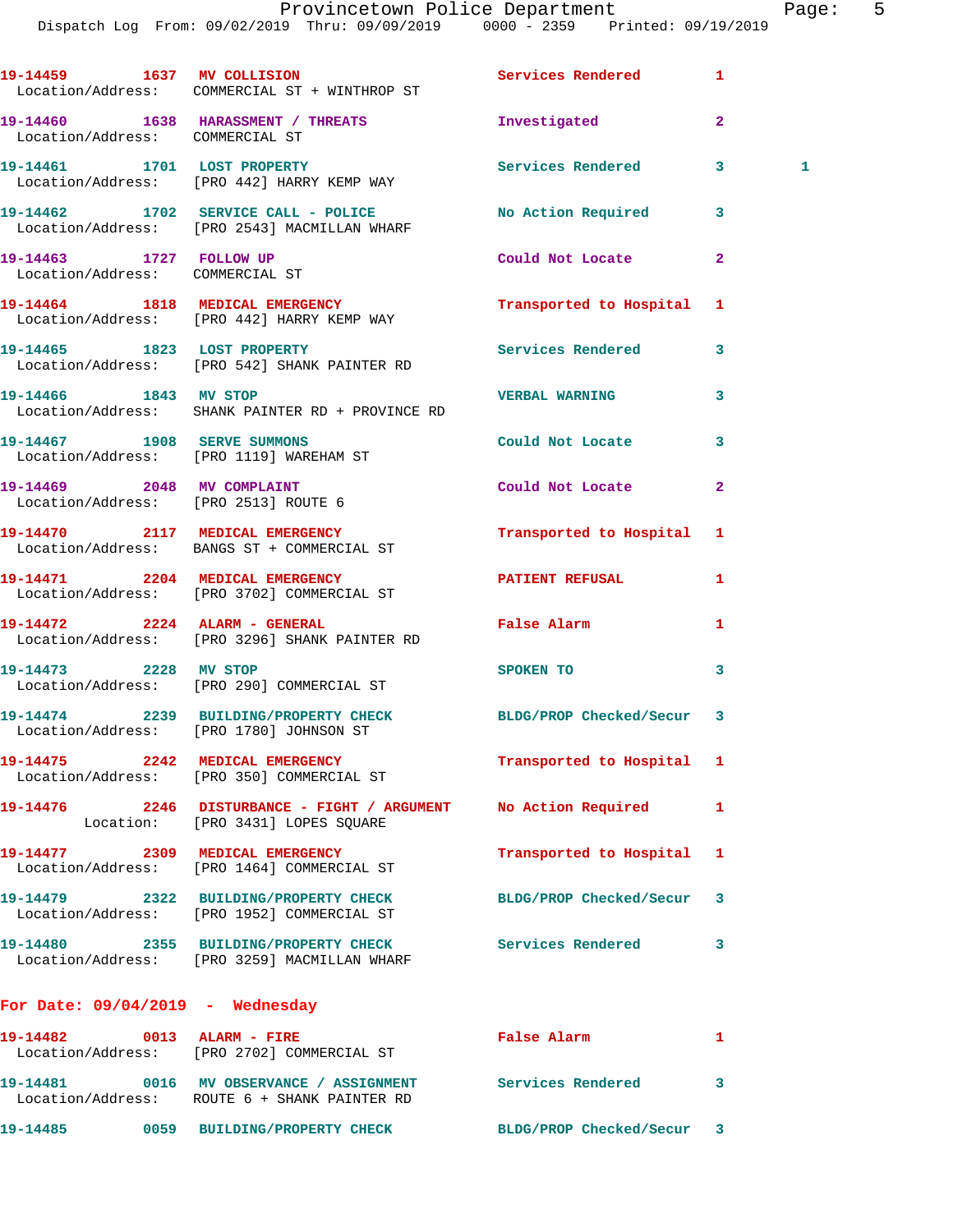|                                                                 | Provincetown Police Department<br>Dispatch Log From: 09/02/2019 Thru: 09/09/2019 0000 - 2359 Printed: 09/19/2019 |                          |                |
|-----------------------------------------------------------------|------------------------------------------------------------------------------------------------------------------|--------------------------|----------------|
|                                                                 | Location/Address: [PRO 3033] COMMERCIAL ST                                                                       |                          |                |
|                                                                 | 19-14487 0059 BUILDING/PROPERTY CHECK BLDG/PROP Checked/Secur<br>Location/Address: [PRO 197] COMMERCIAL ST       |                          | 3              |
|                                                                 | 19-14488 0100 BUILDING/PROPERTY CHECK BLDG/PROP Checked/Secur<br>Location/Address: [PRO 175] COMMERCIAL ST       |                          | 3              |
|                                                                 | 19-14489 0100 BUILDING/PROPERTY CHECK BLDG/PROP Checked/Secur<br>Location/Address: [PRO 182] COMMERCIAL ST       |                          | 3              |
|                                                                 | 19-14486  0103 MV OBSERVANCE / ASSIGNMENT Services Rendered<br>Location/Address: HOWLAND ST + BRADFORD ST        |                          | 3              |
| 19-14491 0130 DISORDERLY<br>Location/Address: COMMERCIAL ST     |                                                                                                                  | SPOKEN TO                | 1              |
|                                                                 | Location/Address: [PRO 3430] COMMERCIAL ST                                                                       | <b>SPOKEN TO</b>         | 2              |
| 19-14494 0204 MV STOP                                           | Location/Address: [PRO 1886] BRADFORD ST                                                                         | <b>VERBAL WARNING</b>    | 3              |
|                                                                 | 19-14493 0207 MV OBSERVANCE / ASSIGNMENT No Action Required<br>Location/Address: BRADFORD ST + HOWLAND ST        |                          | 3              |
| 19-14496 0224 MV STOP<br>Location/Address: ROUTE 6              |                                                                                                                  | <b>VERBAL WARNING</b>    | 3              |
| Location/Address: ROUTE 6 + SNAIL RD                            | 19-14495 0226 MV OBSERVANCE / ASSIGNMENT Services Rendered                                                       |                          | 3              |
|                                                                 | 19-14497 0234 MV STOP<br>Location/Address: [PRO 293] COMMERCIAL ST                                               | <b>VERBAL WARNING</b>    | 3              |
| 19-14498 0240 ASSIST CITIZEN                                    | Location/Address: [PRO 105] COMMERCIAL ST                                                                        | <b>Services Rendered</b> | 3              |
| Location/Address: CENTER ST                                     | 19-14499 0252 SUSPICIOUS ACTIVITY                                                                                | SPOKEN TO                | $\mathbf{2}$   |
| 19-14500                                                        | 0321 NOISE COMPLAINT<br>Location/Address: [PRO 2596] COMMERCIAL ST                                               | SPOKEN TO                | 3              |
| Location/Address: [PRO 413] CONWELL ST                          | 19-14502 0420 BUILDING/PROPERTY CHECK BLDG/PROP Checked/Secur                                                    |                          | 3              |
|                                                                 | 19-14503 0519 BUILDING/PROPERTY CHECK<br>Location/Address: [PRO 2540] RACE POINT RD                              | Services Rendered        | 3              |
|                                                                 | Location/Address: RACE POINT RD + SEASHORE PARK DR                                                               |                          | 3              |
|                                                                 | 19-14505 0602 PARK, WALK & TALK<br>Location: [PRO 3431] LOPES SQUARE                                             | <b>Services Rendered</b> | 3              |
|                                                                 | 19-14506 0633 FLIGHT COVERAGE<br>Location/Address: [PRO 516] RACE POINT RD                                       | <b>Services Rendered</b> | 3              |
| Location/Address: [PRO 430] DYER ST                             | 19-14507 0806 HARASSMENT / THREATS                                                                               | <b>SPOKEN TO</b>         | $\overline{a}$ |
| Location/Address: [PRO 569] WINSLOW ST                          | 19-14508 0817 SERVICE CALL - POLICE                                                                              | <b>Services Rendered</b> | 3              |
|                                                                 | 19-14509 0818 PARKING COMPLAINT<br>Location/Address: [PRO 488] MAYFLOWER ST                                      | Services Rendered        | 3              |
| 19-14512 0913 ALARM - GENERAL<br>Location/Address: GEORGES PATH |                                                                                                                  | False Alarm              | 1              |

Page: 6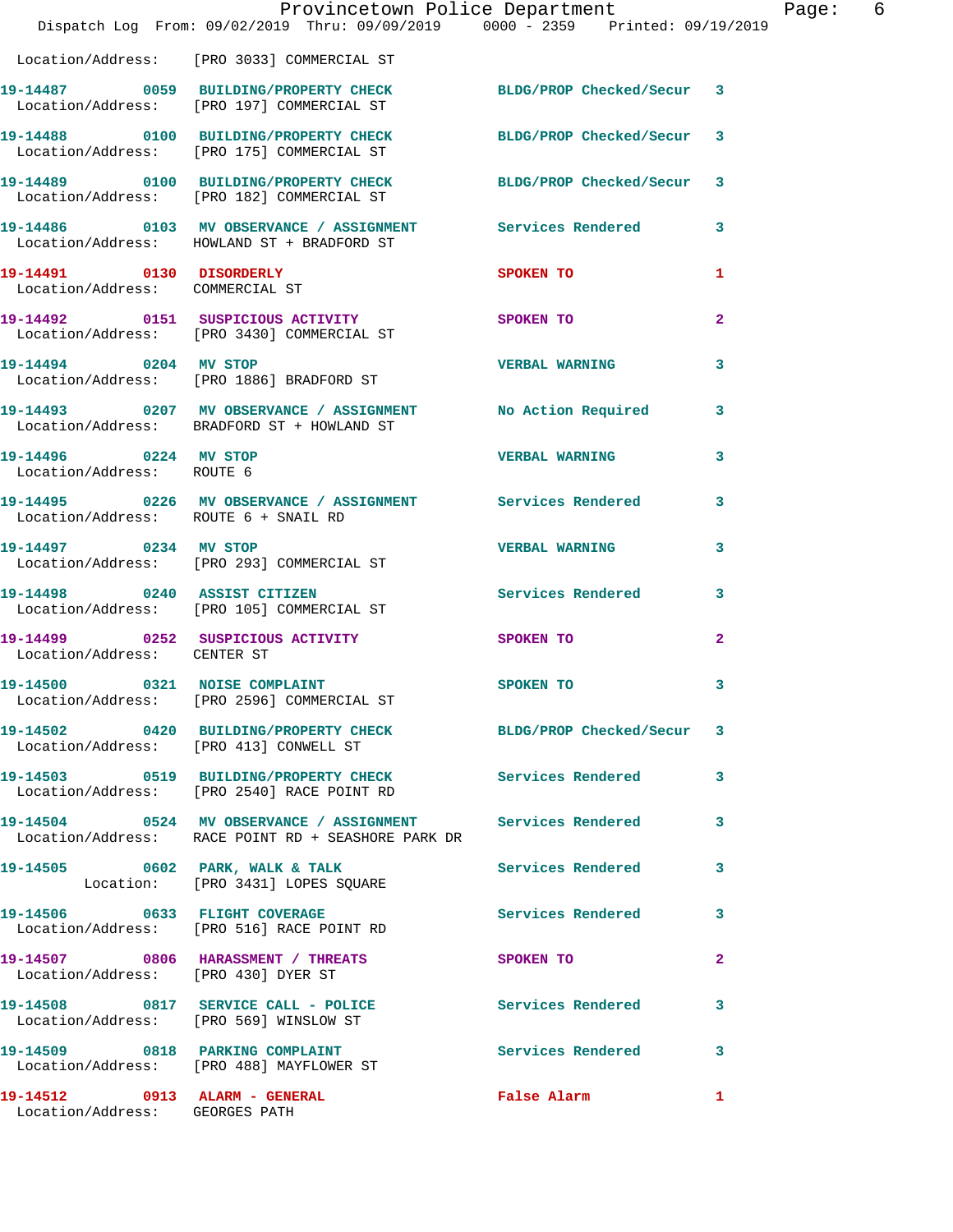|                                      | Provincetown Police Department<br>Dispatch Log From: 09/02/2019 Thru: 09/09/2019 0000 - 2359 Printed: 09/19/2019 |                          |                |
|--------------------------------------|------------------------------------------------------------------------------------------------------------------|--------------------------|----------------|
|                                      | Location/Address: [PRO 3259] MACMILLAN WHARF                                                                     |                          | $\mathbf{1}$   |
|                                      | 19-14515 1001 ANIMAL CALL<br>Location/Address: [PRO 3721] MAYFLOWER ST                                           | Services Rendered        | $\mathbf{2}$   |
| Location/Address: [PRO 2521] ROUTE 6 | 19-14516 1018 MV OBSERVANCE / ASSIGNMENT Services Rendered                                                       |                          | 3              |
|                                      | 19-14517 1026 MEDICAL EMERGENCY<br>Location/Address: [PRO 440] HARRY KEMP WAY                                    | Transported to Hospital  | 1              |
|                                      | 19-14518 1036 MV OBSERVANCE / ASSIGNMENT Services Rendered<br>Location/Address: COMMERCIAL ST + SNAIL RD         |                          | 3              |
| Location/Address: [PRO 3287] ROUTE 6 | 19-14519 1040 BUILDING/PROPERTY CHECK BLDG/PROP Checked/Secur                                                    |                          | 3              |
|                                      | 19-14521 1050 ANIMAL CALL<br>Location/Address: [PRO 285] COMMERCIAL ST                                           | <b>Services Rendered</b> | $\mathbf{2}$   |
|                                      | 19-14522 1115 MEDICAL EMERGENCY<br>Location/Address: [PRO 440] HARRY KEMP WAY                                    | No Action Required       | 1              |
|                                      | 19-14523 1125 BUILDING/PROPERTY CHECK<br>Location/Address: [PRO 2483] COMMERCIAL ST                              | BLDG/PROP Checked/Secur  | 3              |
|                                      | 19-14524 1150 LOST PROPERTY<br>Location/Address: [PRO 488] MAYFLOWER ST                                          | <b>Services Rendered</b> | 3              |
| 19-14525 1157 ANIMAL CALL            | Location/Address: [PRO 3296] SHANK PAINTER RD                                                                    | <b>Services Rendered</b> | $\overline{2}$ |
|                                      | 19-14526 1202 MEDICAL EMERGENCY<br>Location/Address: [PRO 440] HARRY KEMP WAY                                    | Transported to Hospital  | 1              |
| 19-14527 1242 ALARM - FIRE           | Location/Address: [PRO 125] COMMERCIAL ST                                                                        | <b>False Alarm</b>       | 1              |
| Location/Address: [PRO 2521] ROUTE 6 | 19-14528 1306 MV OBSERVANCE / ASSIGNMENT VERBAL WARNING                                                          |                          | 3              |

**19-14532 1310 MV STOP VERBAL WARNING 3**  Location/Address: ROUTE 6 + SNAIL RD

Location/Address: [PRO 106] COMMERCIAL ST

**19-14531 1341 ANIMAL CALL Services Rendered 2**  Location/Address: [PRO 3430] COMMERCIAL ST

**19-14533 1411 MV OBSERVANCE / ASSIGNMENT Services Rendered 3**  Location/Address: SHANK PAINTER RD + BROWNE ST

Location/Address: [PRO 3296] SHANK PAINTER RD

**19-14538 1459 SERVICE CALL - POLICE Services Rendered 3** 

**19-14530 1341 SERVICE CALL - POLICE Services Rendered 3**  Location/Address: [PRO 3721] MAYFLOWER ST

Location/Address: [PRO 1207] COMMERCIAL ST

Location/Address: [PRO 106] COMMERCIAL ST

**19-14536 1450 MEDICAL EMERGENCY PATIENT REFUSAL 1** 

**19-14537 1453 MEDICAL EMERGENCY Transported to Hospital 1**  Location/Address: [PRO 1014] NELSON AVE

Location/Address: [PRO 569] WINSLOW ST

**19-14529 1319 MEDICAL EMERGENCY Transported to Hospital 1** 

**19-14534 1424 MV HIT & RUN SPOKEN TO 2** 

**19-14535 1429 GENERAL INFO Services Rendered 3** 

Page:  $7<sub>q</sub>$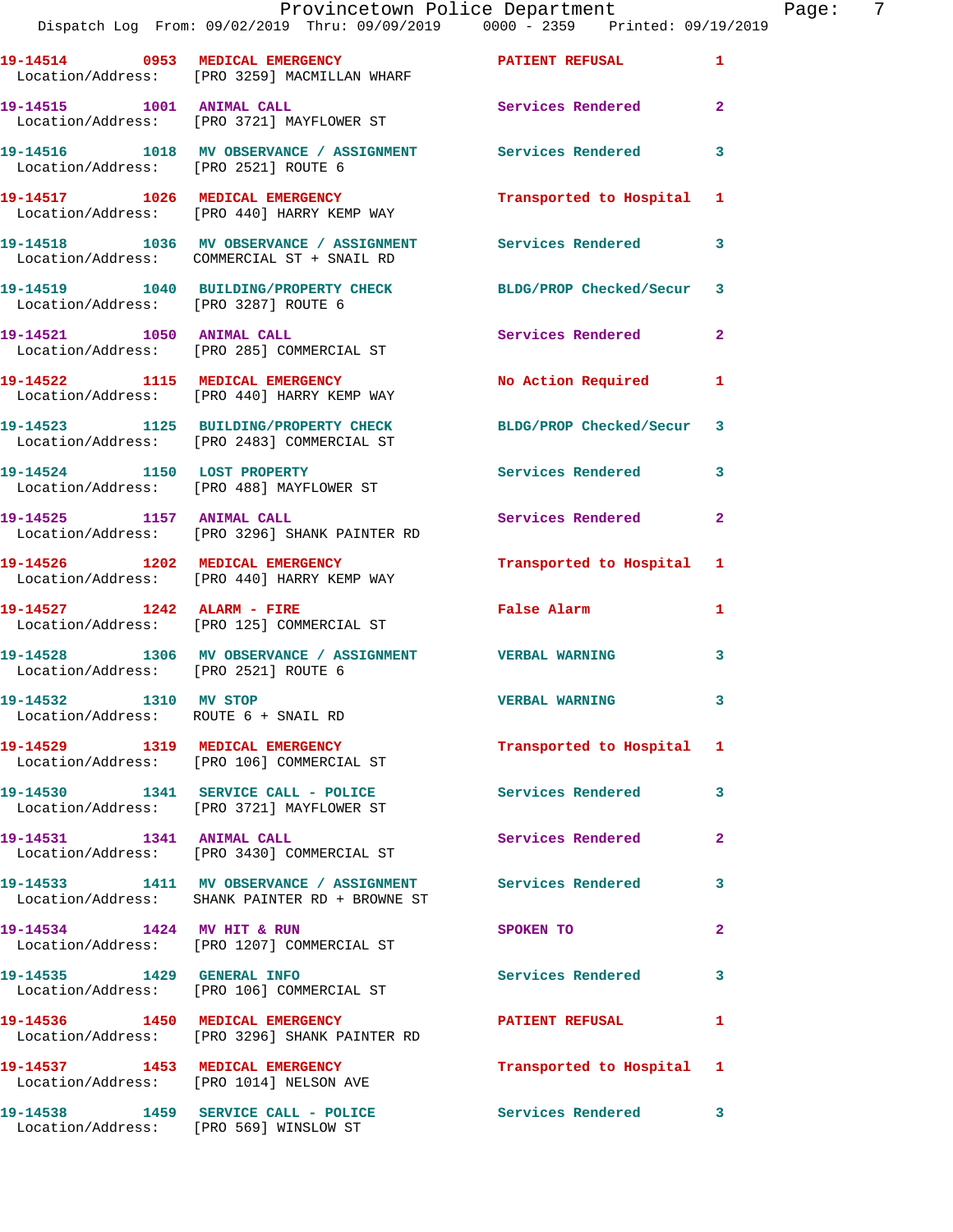|                                                        | 19-14540 1535 SERVE SUMMONS<br>Location/Address: [PRO 1119] WAREHAM ST                                          | Could Not Locate 3        |                         |
|--------------------------------------------------------|-----------------------------------------------------------------------------------------------------------------|---------------------------|-------------------------|
|                                                        | 19-14539 1540 PARK, WALK & TALK<br>Location/Address: [PRO 105] COMMERCIAL ST                                    | Services Rendered 3       |                         |
| 19-14542 1554 PARKING COMPLAINT                        | Location/Address: [PRO 948] HOLWAY AVE                                                                          | Citation / Warning Issu 3 |                         |
|                                                        | 19-14543 1614 MEDICAL EMERGENCY<br>Location/Address: [PRO 365] COMMERCIAL ST                                    | Transported to Hospital 1 |                         |
| 19-14544 1627 MEDICAL EMERGENCY                        | Location/Address: [PRO 440] HARRY KEMP WAY                                                                      | Transported to Hospital 1 |                         |
|                                                        | 19-14545   1631   BIKE - ACCIDENT<br>Location/Address: [PRO 116] COMMERCIAL ST                                  | Services Rendered 1       |                         |
| 19-14546   1651   MV STOP                              | Location/Address: [PRO 3296] SHANK PAINTER RD                                                                   | <b>VERBAL WARNING</b>     | 3                       |
| 19-14548 1710 MV HIT & RUN                             | Location/Address: [PRO 569] WINSLOW ST                                                                          | SPOKEN TO                 | $\overline{2}$          |
|                                                        | 19-14549 1729 PARK, WALK & TALK<br>Location/Address: [PRO 105] COMMERCIAL ST                                    | <b>Services Rendered</b>  | 3                       |
|                                                        | 19-14550 1811 BUILDING/PROPERTY CHECK<br>Location/Address: [PRO 2483] COMMERCIAL ST                             | <b>Services Rendered</b>  | 3                       |
|                                                        | 19-14551 1829 MV COMPLAINT<br>Location/Address: [PRO 4136] BRADFORD ST                                          | SPOKEN TO                 | $\overline{a}$          |
|                                                        | 19-14552 2023 BUILDING/PROPERTY CHECK<br>Location/Address: [PRO 1952] COMMERCIAL ST                             | BLDG/PROP Checked/Secur 3 |                         |
| 19-14553 2034 MV STOP<br>Location/Address: BRADFORD ST |                                                                                                                 | <b>VERBAL WARNING</b>     | 3                       |
| 19-14554 2048 LOST PROPERTY                            | Location/Address: [PRO 542] SHANK PAINTER RD                                                                    | <b>Services Rendered</b>  | 3                       |
| 19-14557 2137 MV STOP                                  | Location/Address: [PRO 712] BRADFORD ST                                                                         | <b>VERBAL WARNING</b>     | $\overline{\mathbf{3}}$ |
| 19-14558 2137 ASSIST CITIZEN                           | Location/Address: [PRO 1156] WINSLOW ST                                                                         | Services Rendered         | $\sim$ 3                |
|                                                        | 19-14559 2202 BUILDING/PROPERTY CHECK BLDG/PROP Checked/Secur 3<br>Location/Address: [PRO 3259] MACMILLAN WHARF |                           |                         |
| Location/Address: [TRU 80] ROUTE 6                     | 19-14560 2206 ASSIST DEPARTMENT / MUTUAL AID Services Rendered                                                  |                           | 3                       |
|                                                        | 19-14561 2207 BUILDING/PROPERTY CHECK<br>Location/Address: [PRO 526] RYDER ST EXT                               | BLDG/PROP Checked/Secur 3 |                         |
|                                                        | 19-14562 2208 BUILDING/PROPERTY CHECK<br>Location/Address: [PRO 433] RYDER ST EXT                               | BLDG/PROP Checked/Secur 3 |                         |
| 19-14563 2307 FOLLOW UP                                | Location/Address: [PRO 1895] BRADFORD ST                                                                        | Services Rendered         | $\mathbf{2}$            |
| 19-14564 2324 MV STOP                                  | Location/Address: BRADFORD ST + PLEASANT ST                                                                     | <b>VERBAL WARNING</b>     | 3                       |
| 19-14565 2334 MV STOP                                  | Location/Address: [PRO 58] BRADFORD ST                                                                          | <b>VERBAL WARNING</b>     | 3                       |
|                                                        | 19-14566 2350 BUILDING/PROPERTY CHECK                                                                           | BLDG/PROP Checked/Secur 3 |                         |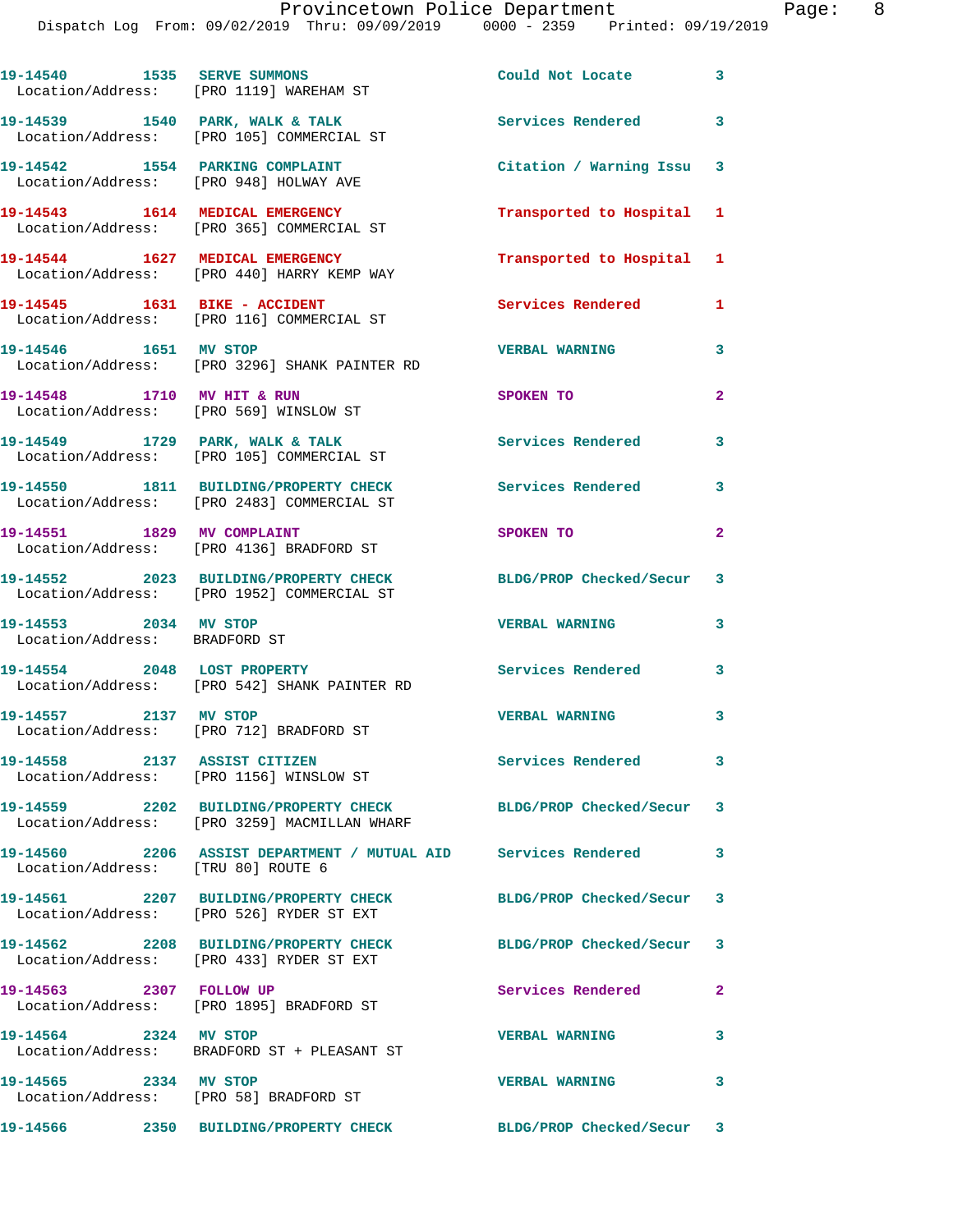## **For Date: 09/05/2019 - Thursday**

|                                                                        | 19-14567 0000 MV OBSERVANCE / ASSIGNMENT Services Rendered<br>Location/Address: BRADFORD ST + RYDER ST       |                           | 3 <sup>7</sup> |
|------------------------------------------------------------------------|--------------------------------------------------------------------------------------------------------------|---------------------------|----------------|
|                                                                        | 19-14568 0002 MV OBSERVANCE / ASSIGNMENT Services Rendered 3<br>Location/Address: ROUTE 6 + SHANK PAINTER RD |                           |                |
| 19-14570 0005 MV STOP                                                  | Location/Address: BRADFORD ST + CARVER ST                                                                    | <b>VERBAL WARNING</b>     | 3              |
| 19-14571 0006 BAR CHECK                                                | Location/Address: [PRO 399] COMMERCIAL ST                                                                    | Services Rendered 3       |                |
|                                                                        | 19-14572 0022 BUILDING/PROPERTY CHECK<br>Location/Address: [PRO 182] COMMERCIAL ST                           | BLDG/PROP Checked/Secur 3 |                |
|                                                                        | 19-14573 0022 BUILDING/PROPERTY CHECK<br>Location/Address: [PRO 175] COMMERCIAL ST                           | BLDG/PROP Checked/Secur 3 |                |
|                                                                        | 19-14574 0038 BUILDING/PROPERTY CHECK<br>Location/Address: [PRO 2540] RACE POINT RD                          | Services Rendered         | $\mathbf{3}$   |
|                                                                        | 19-14575 0050 BUILDING/PROPERTY CHECK<br>Location/Address: [PRO 3259] MACMILLAN WHARF                        | BLDG/PROP Checked/Secur 3 |                |
| 19-14576 0057 BAR CHECK                                                | Location/Address: [PRO 2737] COMMERCIAL ST                                                                   | <b>Services Rendered</b>  | 3              |
|                                                                        | 19-14577 0102 MV OBSERVANCE / ASSIGNMENT Services Rendered<br>Location/Address: HOWLAND ST + BRADFORD ST     |                           | 3              |
| 19-14578 0110 MV STOP                                                  | Location/Address: BRADFORD ST + THISTLEMORE RD<br>Refer To Arrest: 19-201-AR                                 | Arrest(s) Made            | 3              |
| 19-14579 0118 NOISE COMPLAINT<br>Location/Address: [PRO 1666] BANGS ST |                                                                                                              | SPOKEN TO                 | 3              |
| 19-14580 0202 MV STOP<br>Location/Address: [PRO 2521] ROUTE 6          |                                                                                                              | <b>VERBAL WARNING</b>     | $\mathbf{3}$   |
|                                                                        | 19-14581 0238 PARK, WALK & TALK<br>Location/Address: [PRO 539] SHANK PAINTER RD                              | <b>Services Rendered</b>  | $\mathbf{3}$   |
|                                                                        | 19-14582 0531 BUILDING/PROPERTY CHECK<br>Location/Address: [PRO 99] COMMERCIAL ST                            | BLDG/PROP Checked/Secur 3 |                |
| 19-14583 0549 PARK, WALK & TALK                                        | Location: [PRO 3431] LOPES SQUARE                                                                            | Services Rendered         | 3              |
|                                                                        | 19-14584 0607 SERVICE CALL - POLICE<br>Location/Address: [PRO 516] RACE POINT RD                             | <b>Services Rendered</b>  | 3              |
| 19-14586 0732 DISORDERLY                                               | Location/Address: [PRO 3461] COMMERCIAL ST<br>Refer To Arrest: 19-202-AR                                     | Arrest(s) Made            | 1              |
| 19-14587 0734 MEDICAL EMERGENCY                                        | Location/Address: [PRO 3670] SHANK PAINTER RD                                                                | Transported to Hospital 1 |                |
|                                                                        | 19-14585 0736 MV OBSERVANCE / ASSIGNMENT Services Rendered<br>Location/Address: COMMERCIAL ST + SNAIL RD     |                           | 3              |
| 19-14588 0814 PARK, WALK & TALK                                        | Location/Address: [PRO 1872] COMMERCIAL ST                                                                   | Services Rendered         | 3              |
| 19-14589 0815 AT SCHOOL                                                |                                                                                                              | Services Rendered         | 3              |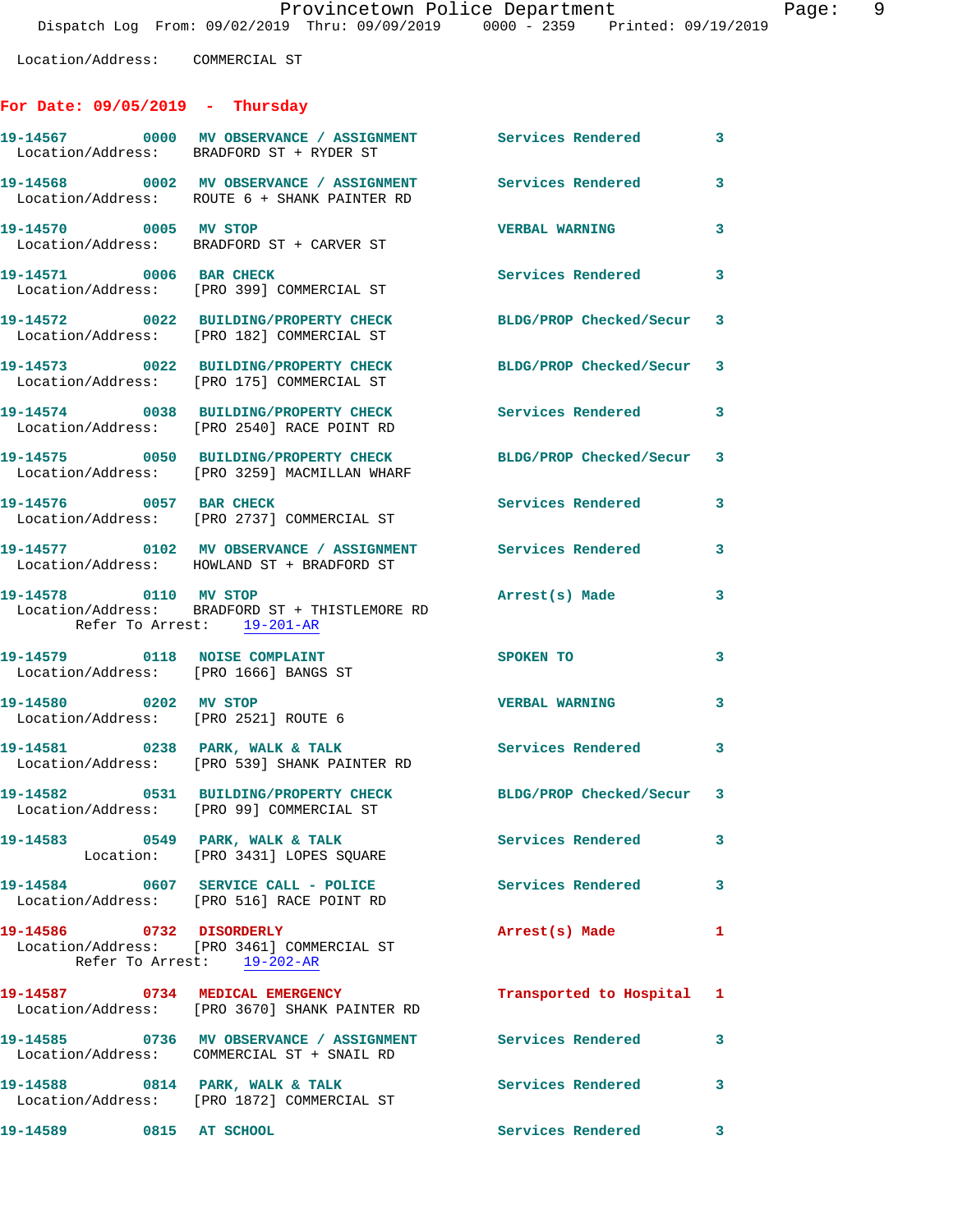|                                        | Provincetown Police Department Page: 10<br>Dispatch Log From: 09/02/2019 Thru: 09/09/2019 0000 - 2359 Printed: 09/19/2019 |                           |                         |   |  |
|----------------------------------------|---------------------------------------------------------------------------------------------------------------------------|---------------------------|-------------------------|---|--|
|                                        | Location/Address: [PRO 569] WINSLOW ST                                                                                    |                           |                         |   |  |
|                                        | 19-14590 0918 BUILDING/PROPERTY CHECK BLDG/PROP Checked/Secur 3<br>Location/Address: [PRO 3317] CEMETERY RD               |                           |                         |   |  |
|                                        | 19-14591 0924 HAZARDS<br>Location/Address: [PRO 690] ATWOOD AVE                                                           | Services Rendered 2       |                         | 1 |  |
|                                        | 19-14592 0924 PARK, WALK & TALK STREET SERVICES Rendered 3<br>Location/Address: [PRO 2500] COMMERCIAL ST                  |                           |                         |   |  |
|                                        | 19-14594 1010 ANIMAL BITE REPORT Services Rendered 2<br>Location/Address: [PRO 2645] SHANK PAINTER RD                     |                           |                         |   |  |
|                                        | 19-14597 1032 MISSING PERSON<br>Location/Address: [PRO 3728] COMMERCIAL ST                                                | Referred to Other Agenc 1 |                         |   |  |
|                                        | 19-14596 1033 ASSIST CITIZEN<br>Location/Address: [PRO 3222] ALDEN ST                                                     | Referred to Other Agenc 3 |                         |   |  |
|                                        | 19-14599 1130 BUILDING/PROPERTY CHECK BLDG/PROP Checked/Secur 3<br>Location/Address: [PRO 3287] ROUTE 6                   |                           |                         |   |  |
|                                        | 19-14600 1153 IPHONE STOLEN<br>Location/Address: [PRO 204] COMMERCIAL ST                                                  | Services Rendered 2       |                         |   |  |
| 19-14601 1211 911 CALL                 | Location/Address: [PRO 3222] ALDEN ST                                                                                     | Referred to Other Agenc 1 |                         |   |  |
|                                        | 19-14602 1220 FOLLOW UP<br>Location/Address: [PRO 542] SHANK PAINTER RD                                                   | <b>FOLLOW UP</b>          | $\mathbf{2}$            |   |  |
|                                        | 19-14603 1249 LOST ARMANI WALLET<br>Location/Address: [PRO 542] SHANK PAINTER RD                                          | Services Rendered         | $\overline{\mathbf{3}}$ |   |  |
| Location/Address: [PRO 30] BRADFORD ST | 19-14604 1254 FOLLOW UP<br>Refer To $P/C$ : $19-203-AR$                                                                   | FOLLOW UP                 | $\mathbf{2}$            |   |  |
|                                        | 19-14605 1316 ANIMAL CALL<br>Location/Address: [PRO 595] BRADFORD ST                                                      | Services Rendered         | $\mathbf{2}$            |   |  |
|                                        | 19-14606 1347 ESCORT / TRANSPORT<br>Location/Address: [PRO 542] SHANK PAINTER RD<br>Refer To Arrest: 19-202-AR            | Transferred Custody       |                         |   |  |
|                                        | 19-14607 1449 SERVICE CALL - POLICE Services Rendered 3<br>Location/Address: [PRO 569] WINSLOW ST                         |                           |                         |   |  |
|                                        | 19-14608 1500 ANIMAL CALL<br>Location/Address: [PRO 3128] CONWELL ST                                                      | SPOKEN TO                 | $\mathbf{2}$            |   |  |
|                                        | 19-14609    1602    GENERAL INFO<br>Location/Address: [PRO 81] CENTER ST                                                  | SPOKEN TO                 | 3                       |   |  |
|                                        | 19-14610 1639 911 - GENERAL<br>Location/Address: [PRO 483] MACMILLAN WHARF                                                | <b>SPOKEN TO</b>          | $\mathbf{1}$            |   |  |
|                                        | 19-14612 1652 PARK, WALK & TALK Services Rendered 3<br>Location/Address: [PRO 105] COMMERCIAL ST                          |                           |                         |   |  |
| 19-14614 1751 ALARM - GENERAL          | Location/Address: [PRO 1778] SHANK PAINTER RD                                                                             | SPOKEN TO                 | -1                      |   |  |
|                                        | 19-14615 1859 GENERAL INFO<br>Location/Address: [PRO 542] SHANK PAINTER RD                                                | Services Rendered 3       |                         |   |  |
| Location/Address: COMMERCIAL ST        | 19-14616 1929 DISTURBANCE - FIGHT / ARGUMENT Could Not Locate 1                                                           |                           |                         |   |  |
| 19-14618 2056 KEEP THE PEACE           |                                                                                                                           | Services Rendered 2       |                         |   |  |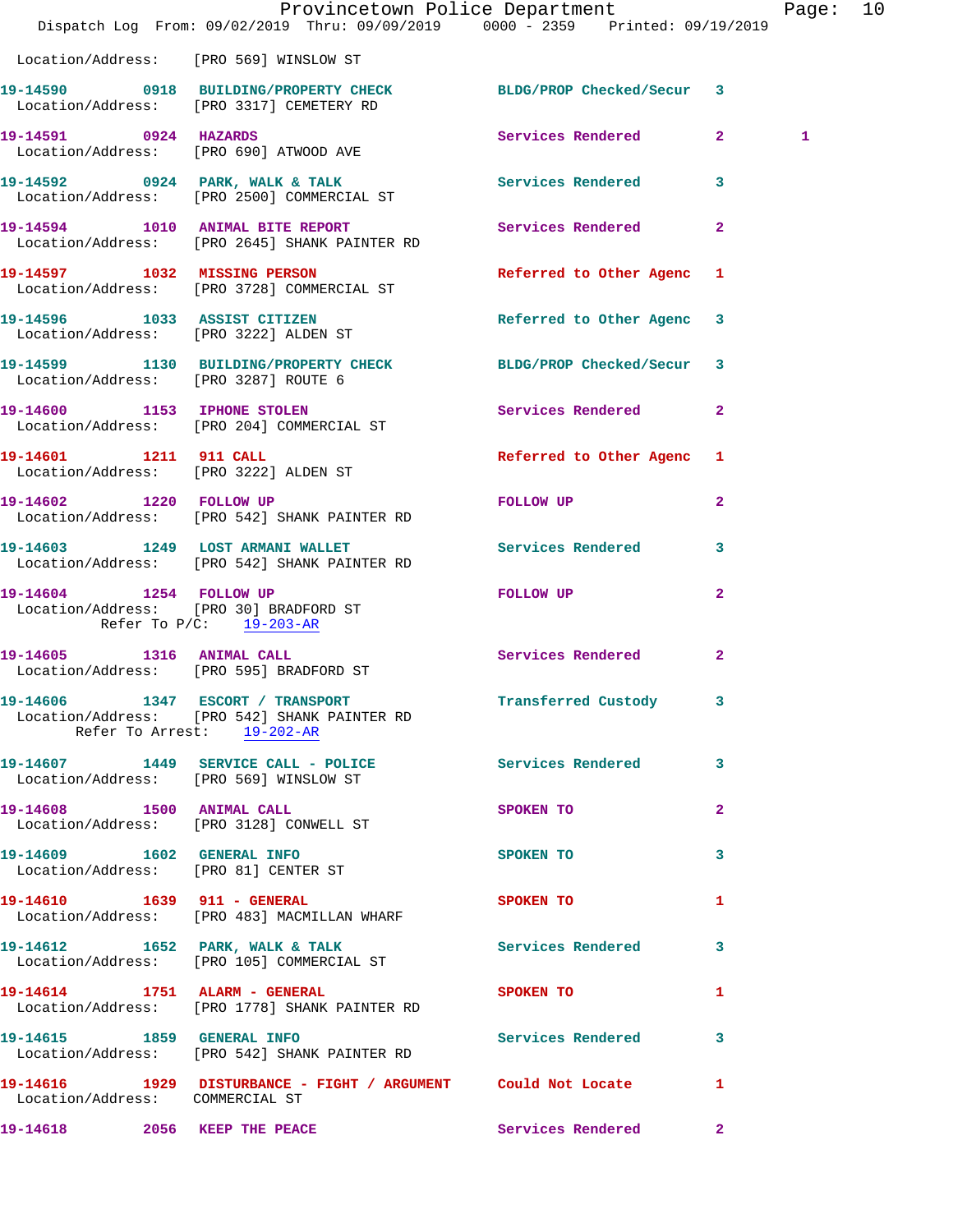|                                        | Dispatch Log From: 09/02/2019 Thru: 09/09/2019 0000 - 2359 Printed: 09/19/2019                                  | Provincetown Police Department | Page: 11       |  |
|----------------------------------------|-----------------------------------------------------------------------------------------------------------------|--------------------------------|----------------|--|
|                                        | Location/Address: [PRO 1189] COMMERCIAL ST                                                                      |                                |                |  |
|                                        | 19-14619 2303 BY-LAW VIOLATION<br>Location/Address: [PRO 1952] COMMERCIAL ST                                    | SPOKEN TO                      | $\overline{2}$ |  |
|                                        | 19-14620 2311 MEDICAL EMERGENCY Transported to Hospital 1<br>Location/Address: [PRO 350] COMMERCIAL ST          |                                |                |  |
|                                        | 19-14621 2336 BUILDING/PROPERTY CHECK<br>Location/Address: [PRO 1952] COMMERCIAL ST                             | BLDG/PROP Checked/Secur 3      |                |  |
|                                        | 19-14622 2339 BUILDING/PROPERTY CHECK BLDG/PROP Checked/Secur 3<br>Location/Address: [PRO 3259] MACMILLAN WHARF |                                |                |  |
|                                        | 19-14623 2344 BUILDING/PROPERTY CHECK BLDG/PROP Checked/Secur $\,$ 3 Location/Address: [PRO 512] PRINCE ST      |                                |                |  |
| 19-14624 2350 BAR CHECK                | Location/Address: [PRO 3443] COMMERCIAL ST                                                                      | BLDG/PROP Checked/Secur 3      |                |  |
|                                        | 19-14625 2357 NOISE COMPLAINT<br>Location/Address: [PRO 185] COMMERCIAL ST                                      | <b>SPOKEN TO</b>               | $\mathbf{3}$   |  |
| For Date: $09/06/2019$ - Friday        |                                                                                                                 |                                |                |  |
|                                        | 19-14626 0030 MV OBSERVANCE / ASSIGNMENT Services Rendered 3<br>Location/Address: [PRO 2494] BRADFORD ST        |                                |                |  |
|                                        | 19-14627 0050 MV OBSERVANCE / ASSIGNMENT Services Rendered 3<br>Location/Address: RYDER ST + BRADFORD ST        |                                |                |  |
|                                        | 19-14628 0054 BUILDING/PROPERTY CHECK BLDG/PROP Checked/Secur 3<br>Location/Address: [PRO 182] COMMERCIAL ST    |                                |                |  |
|                                        | 19-14629 0054 BUILDING/PROPERTY CHECK<br>Location/Address: [PRO 175] COMMERCIAL ST                              | BLDG/PROP Checked/Secur 3      |                |  |
|                                        | 19-14630 0121 BUILDING/PROPERTY CHECK BLDG/PROP Checked/Secur 3<br>Location/Address: [PRO 197] COMMERCIAL ST    |                                |                |  |
| Location/Address: ROUTE 6 + SNAIL RD   | 19-14632  0224 MV OBSERVANCE / ASSIGNMENT Services Rendered 3                                                   |                                |                |  |
|                                        | 19-14633 0309 BUILDING/PROPERTY CHECK BLDG/PROP Checked/Secur 3<br>Location/Address: [PRO 488] MAYFLOWER ST     |                                |                |  |
|                                        | 19-14634 0425 BUILDING/PROPERTY CHECK BLDG/PROP Checked/Secur 3<br>Location/Address: [PRO 379] COMMERCIAL ST    |                                |                |  |
|                                        | 19-14635 0604 FLIGHT COVERAGE<br>Location/Address: [PRO 516] RACE POINT RD                                      | Services Rendered 3            |                |  |
| 19-14636 0755 AT SCHOOL                | Location/Address: [PRO 569] WINSLOW ST                                                                          | Services Rendered 3            |                |  |
|                                        | 19-14637 0800 MV COMPLAINT<br>Location/Address: [PRO 1114] STANDISH ST                                          | Services Rendered              | $\mathbf{2}$   |  |
|                                        | 19-14638 0814 COMPLAINT STREET STANCHIONS Services Rendered<br>Location/Address: MILLER HILL RD + BRADFORD ST   |                                | 3              |  |
|                                        | 19-14639 0846 PARK, WALK & TALK<br>Location/Address: [PRO 1872] COMMERCIAL ST                                   | Services Rendered 3            |                |  |
| Location/Address: [PRO 569] WINSLOW ST | 19-14640 0859 SUSPICIOUS ACTIVITY                                                                               | Services Rendered              | $\mathbf{2}$   |  |
|                                        | 19-14642 0933 MEDICAL EMERGENCY<br>Location/Address: [PRO 437] FREEMAN ST                                       | Transported to Hospital 1      |                |  |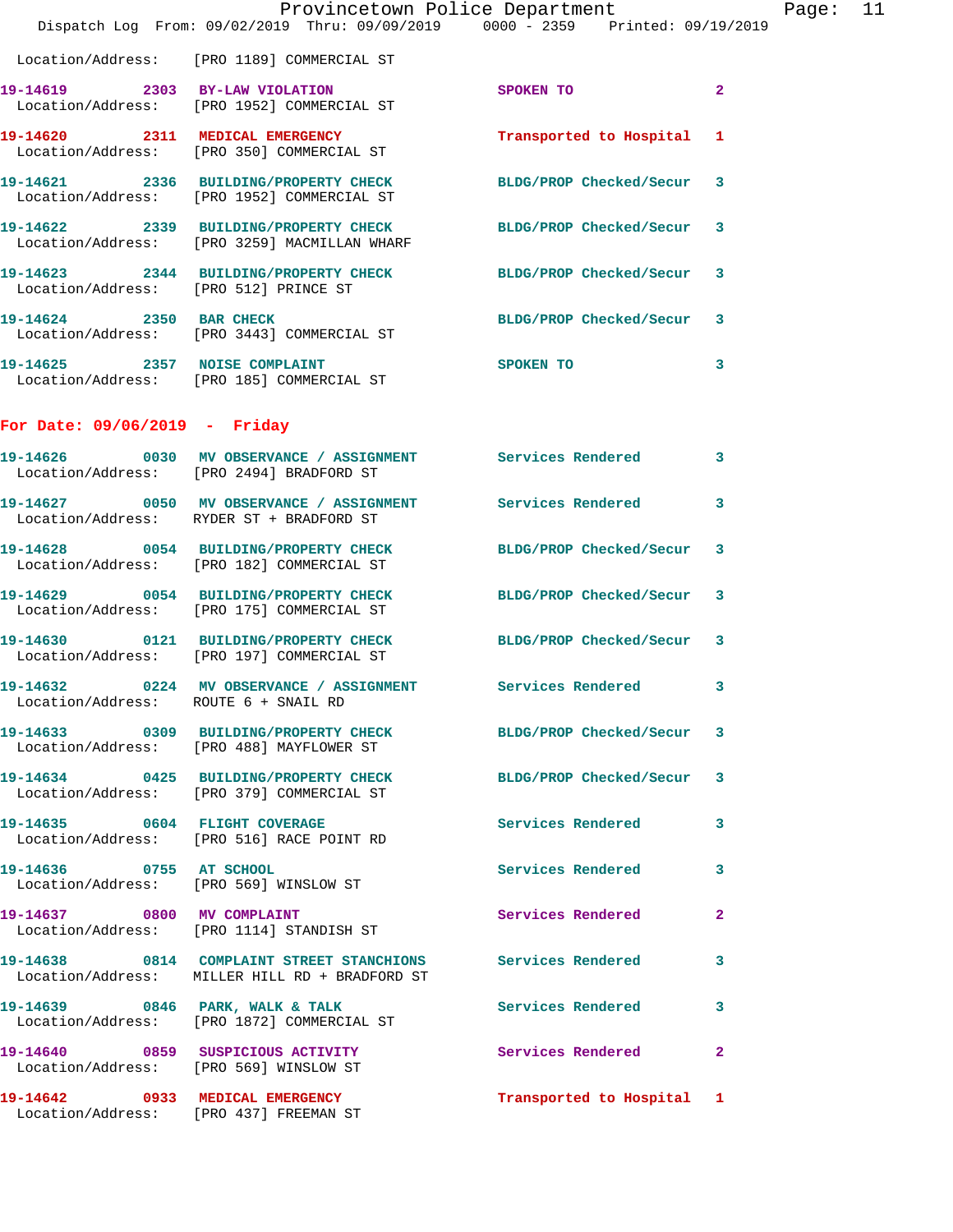|                                      | Provincetown Police Department Fage: 12<br>Dispatch Log From: 09/02/2019 Thru: 09/09/2019 0000 - 2359 Printed: 09/19/2019 |                                                                                                               |                |  |
|--------------------------------------|---------------------------------------------------------------------------------------------------------------------------|---------------------------------------------------------------------------------------------------------------|----------------|--|
|                                      | 19-14643 1000 IDENTITY THEFT Services Rendered 2<br>Location/Address: [PRO 542] SHANK PAINTER RD                          |                                                                                                               |                |  |
|                                      | 19-14644 1020 MEDICAL EMERGENCY Transported to Hospital 1<br>Location/Address: [PRO 3481] BAYBERRY AVE                    |                                                                                                               |                |  |
|                                      | 19-14645 1034 PET PANTRY<br>Location/Address: [PRO 3296] SHANK PAINTER RD                                                 | Services Rendered                                                                                             | $\mathbf{3}$   |  |
|                                      | 19-14646 1040 SERVICE CALL - POLICE Services Rendered<br>Location/Address: [PRO 2149] COMMERCIAL ST                       |                                                                                                               | $\mathbf{3}$   |  |
|                                      | 19-14647 1103 LOST BLACK WALLET<br>Location/Address: [PRO 542] SHANK PAINTER RD                                           | Services Rendered 3                                                                                           |                |  |
|                                      | 19-14648 1120 PARK, WALK & TALK 1998 Services Rendered<br>Location/Address: [PRO 537] SHANK PAINTER RD                    |                                                                                                               | 3              |  |
| Location/Address: [PRO 3287] ROUTE 6 | 19-14650 1225 BUILDING/PROPERTY CHECK BLDG/PROP Checked/Secur 3                                                           |                                                                                                               |                |  |
| Location/Address: [PRO 506] PEARL ST | 19-14651 1240 ALARM - FIRE                                                                                                | Extinguished                                                                                                  | 1              |  |
|                                      | 19-14652 1303 FOLLOW UP<br>Location/Address: [PRO 2548] HOWLAND ST                                                        | Services Rendered 2                                                                                           |                |  |
|                                      | 19-14653 1309 LARCENY / FORGERY / FRAUD Services Rendered<br>Location/Address: [PRO 3296] SHANK PAINTER RD                |                                                                                                               | $\mathbf{2}$   |  |
| 19-14654 1315 ANIMAL CALL            | Location/Address: [PRO 3296] SHANK PAINTER RD                                                                             | SPOKEN TO AND TO A STATE OF THE STATE OF THE STATE OF THE STATE OF THE STATE OF THE STATE OF THE STATE OF THE | $\overline{2}$ |  |
|                                      | 19-14655 1349 LOOSE DOG<br>Location/Address: [PRO 667] COMMERCIAL ST                                                      | Services Rendered                                                                                             | $\overline{2}$ |  |
| 19-14656 1405 911 - GENERAL          | Location/Address: [PRO 4025] BRADFORD ST                                                                                  | Could Not Locate                                                                                              | 1.             |  |
|                                      | 19-14657 1434 ALARM - GENERAL<br>Location/Address: [PRO 444] HIGH POLE HILL                                               | Services Rendered 1                                                                                           |                |  |
| 19-14658 1437 MV COMPLAINT           | Location/Address: SHANK PAINTER RD + JEROME SMITH RD                                                                      | Investigated                                                                                                  |                |  |
|                                      | 19-14659 1505 SERVICE CALL - POLICE 2007 Services Rendered<br>Location/Address: [PRO 569] WINSLOW ST                      |                                                                                                               | 3              |  |
| 19-14660 1518 MEDICAL EMERGENCY      | Location/Address: [PRO 3222] ALDEN ST                                                                                     | <b>PATIENT REFUSAL</b>                                                                                        | 1              |  |
|                                      | 19-14661 1524 ASSIST CITIZEN<br>Location/Address: [PRO 1899] CREEK HILL RD                                                | SPOKEN TO                                                                                                     | 3              |  |
| 19-14662 1524 LOST PROPERTY          | Location/Address: [PRO 175] COMMERCIAL ST                                                                                 | <b>Services Rendered</b>                                                                                      | 3              |  |
|                                      | 19-14663 1540 PARK, WALK & TALK<br>Location/Address: [PRO 204] COMMERCIAL ST                                              | Services Rendered                                                                                             | 3              |  |
| 19-14665 1547 ANIMAL CALL            | Location/Address: [PRO 988] MECHANIC ST                                                                                   | Services Rendered                                                                                             | $\mathbf{2}$   |  |
| 19-14667 1601 HAZARDS                | Location/Address: [PRO 2520] PRINCE ST                                                                                    | Services Rendered                                                                                             | 2              |  |
| Location/Address: NELSON AVE         | 19-14666 1605 SERVICE CALL - POLICE 1997 Services Rendered                                                                |                                                                                                               | 3              |  |
|                                      | 19-14668 1609 SERVICE CALL - POLICE                       Services Rendered                                               |                                                                                                               | $\mathbf{3}$   |  |

Location/Address: [PRO 2184] NELSON AVE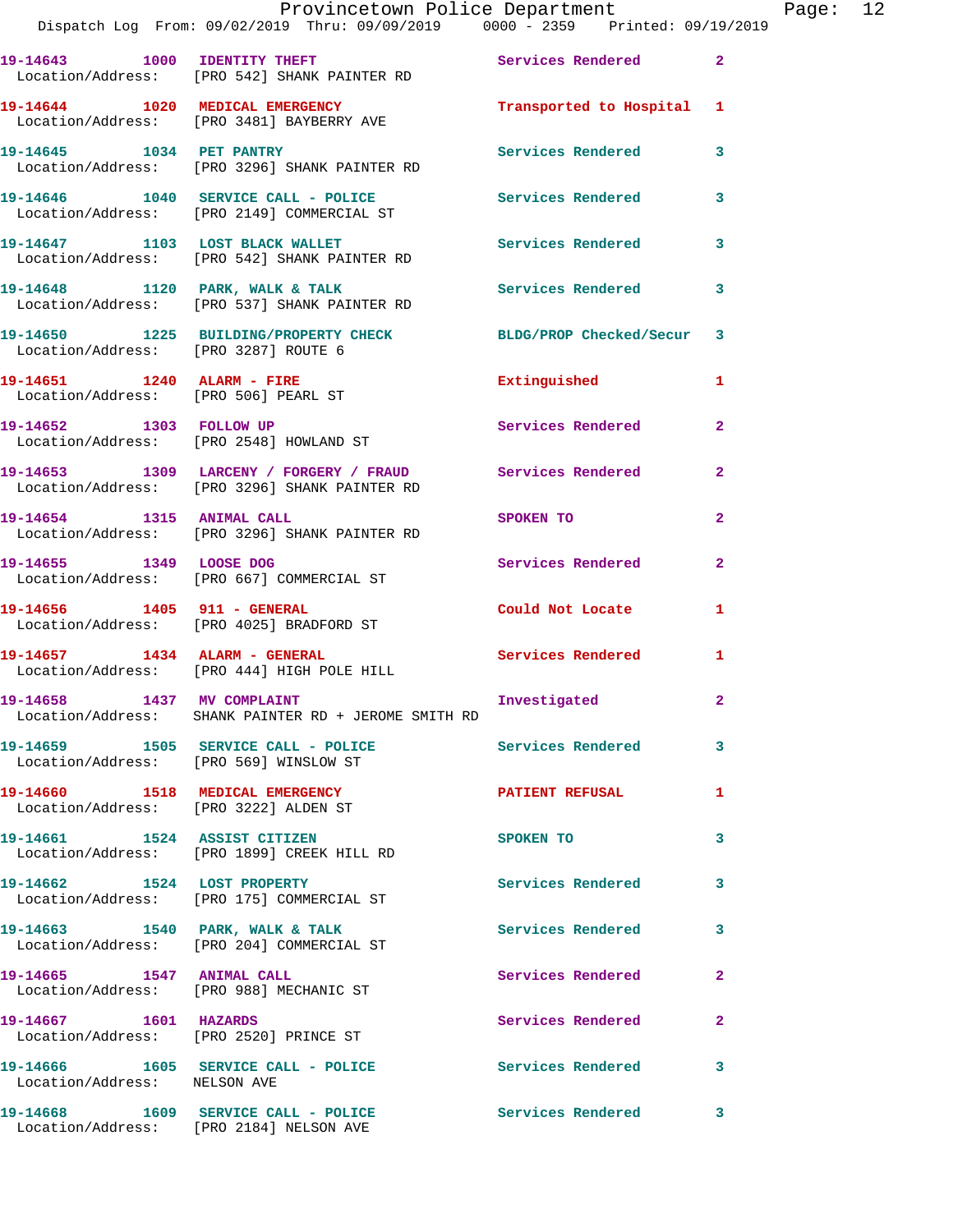|                                                                     | 19-14669 1627 LOST PROPERTY<br>Location/Address: [PRO 542] SHANK PAINTER RD                                  | Services Rendered       | 3                             |  |
|---------------------------------------------------------------------|--------------------------------------------------------------------------------------------------------------|-------------------------|-------------------------------|--|
|                                                                     | 19-14670 1704 MV OBSERVANCE / ASSIGNMENT Services Rendered<br>Location/Address: SHANK PAINTER RD + BROWNE ST |                         | 3                             |  |
| 19-14671 1711 MV STOP                                               | Location/Address: [PRO 2043] BRADFORD ST                                                                     | <b>VERBAL WARNING</b>   | 3                             |  |
| Location/Address: [PRO 3440] ROUTE 6                                | 19-14672 1815 MV OBSERVANCE / ASSIGNMENT                                                                     | No Action Required      | 3                             |  |
| 19-14673 1821 MV STOP<br>Location/Address: [PRO 521] ROUTE 6        |                                                                                                              | <b>VERBAL WARNING</b>   | 3                             |  |
| 19-14675 1857 MV STOP                                               | Location/Address: [PRO 31] BRADFORD ST                                                                       | No Action Required      | 3                             |  |
|                                                                     | 19-14677 1953 BUILDING/PROPERTY CHECK<br>Location/Address: [PRO 539] SHANK PAINTER RD                        | BLDG/PROP Checked/Secur | 3                             |  |
| 19-14678 2002 PARKING COMPLAINT<br>Location/Address: OLD COLONY WAY |                                                                                                              | SPOKEN TO               | 3                             |  |
|                                                                     | 19-14679 2027 PARKING COMPLAINT<br>Location/Address: CENTER ST + COMMERCIAL ST                               | SPOKEN TO               | 3                             |  |
| 19-14680 2038 BAR CHECK                                             | Location/Address: [PRO 399] COMMERCIAL ST                                                                    | Services Rendered       | 3                             |  |
|                                                                     | 19-14681 2038 BAR CHECK<br>Location/Address: [PRO 272] COMMERCIAL ST                                         | Services Rendered       | 3                             |  |
| 19-14682 2042 MV STOP                                               | Location/Address: WINTHROP ST + BRADFORD ST                                                                  | <b>VERBAL WARNING</b>   | 3                             |  |
|                                                                     | 19-14683 2044 BAR CHECK<br>Location/Address: [PRO 3443] COMMERCIAL ST                                        | Services Rendered       | 3                             |  |
| 19-14684 2050 BAR CHECK                                             | Location/Address: [PRO 221] COMMERCIAL ST                                                                    | Services Rendered       | 3                             |  |
|                                                                     | 19-14685 2119 MV OBSERVANCE / ASSIGNMENT<br>Location/Address: BRADFORD ST + HOWLAND ST                       | No Action Required      | 3                             |  |
| 19-14686 2133 MV COLLISION                                          | Location/Address: [PRO 116] COMMERCIAL ST<br>Refer To Accident: 19-78-AC                                     | Services Rendered       | $\mathbf{1}$ and $\mathbf{1}$ |  |
| 19-14687 2352 ALARM - GENERAL                                       | Location/Address: [PRO 4152] BRADFORD ST                                                                     | No Action Required      | 1                             |  |
| For Date: $09/07/2019$ - Saturday                                   |                                                                                                              |                         |                               |  |
| 19-14689 0012 ALARM - FIRE<br>Location/Address: HARBOUR DR          |                                                                                                              | <b>False Alarm</b>      | 1                             |  |
|                                                                     | 19-14690 0118 BUILDING/PROPERTY CHECK<br>Location/Address: [PRO 3259] MACMILLAN WHARF                        | BLDG/PROP Checked/Secur | 3                             |  |
| Location/Address: [PRO 3921] ROUTE 6                                | 19-14691 0308 BUILDING/PROPERTY CHECK                                                                        | BLDG/PROP Checked/Secur | 3                             |  |
|                                                                     | 19-14692 0445 BUILDING/PROPERTY CHECK<br>Location/Address: [PRO 3259] MACMILLAN WHARF                        | BLDG/PROP Checked/Secur | 3                             |  |

**19-14693 0724 ALARM - GENERAL Services Rendered 1**  Location/Address: [PRO 182] COMMERCIAL ST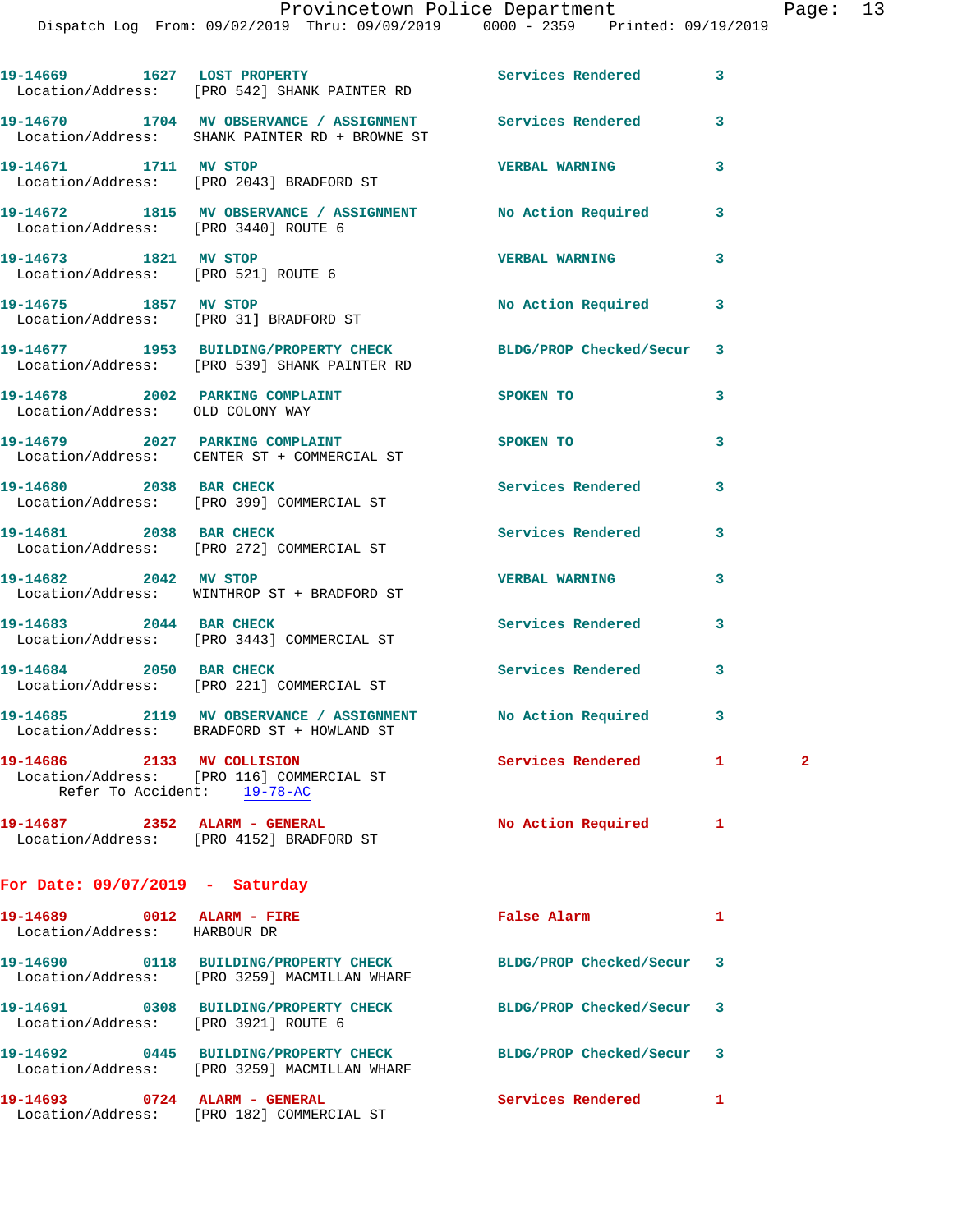| 19-14694 0756 ANIMAL CALL                                            | Location/Address: [PRO 997] MILLER HILL RD                                                                                      | Services Rendered 2       |                |
|----------------------------------------------------------------------|---------------------------------------------------------------------------------------------------------------------------------|---------------------------|----------------|
|                                                                      | 19-14695 0806 MEDICAL EMERGENCY<br>Location/Address: [PRO 1190] COMMERCIAL ST                                                   | Transported to Hospital 1 |                |
|                                                                      | 19-14697 0936 BUILDING/PROPERTY CHECK<br>Location/Address: [PRO 2898] JEROME SMITH RD                                           | <b>Services Rendered</b>  | 3              |
|                                                                      | 19-14698 0941 FLIGHT COVERAGE<br>Location/Address: [PRO 516] RACE POINT RD                                                      | Services Rendered         | 3              |
|                                                                      | 19-14699 1013 HORSE WELL-BEING CHECK<br>Location/Address: [PRO 2548] HOWLAND ST                                                 | Investigated              | $\overline{2}$ |
|                                                                      | 19-14700 1016 MEDICAL EMERGENCY<br>Location/Address: [PRO 577] WINTHROP ST                                                      | <b>PATIENT REFUSAL</b>    | $\mathbf{1}$   |
| 19-14701 1047 LOST IPHONE 6S                                         | Location/Address: [PRO 2618] COMMERCIAL ST                                                                                      | <b>Services Rendered</b>  | 3              |
| 19-14702 1122 MV COMPLAINT<br>Location/Address: [PRO 1559] CONANT ST |                                                                                                                                 | Services Rendered         | $\overline{2}$ |
|                                                                      | 19-14703 1143 MEDICAL EMERGENCY<br>Location/Address: [PRO 440] HARRY KEMP WAY                                                   | Transported to Hospital 1 |                |
| 19-14704 1207 STOLEN BIKE                                            | Location/Address: [PRO 105] COMMERCIAL ST                                                                                       | Services Rendered         | $\mathbf{2}$   |
| 19-14705 1210 VANDALISM                                              | Location/Address: [PRO 1145] COMMERCIAL ST                                                                                      | Investigated              | 3              |
| 19-14707 1240 MEDICAL EMERGENCY                                      | Location/Address: [PRO 440] HARRY KEMP WAY                                                                                      | <b>PATIENT REFUSAL</b>    | 1.             |
| 19-14710 1357 ASSIST CITIZEN                                         | Location/Address: [PRO 285] COMMERCIAL ST                                                                                       | Services Rendered         | 3              |
| 19-14709 1359 FOLLOW UP                                              | Location/Address: [PRO 842] COMMERCIAL ST                                                                                       | Services Rendered         | $\mathbf{2}$   |
| 19-14711 1404 FOLLOW UP                                              | Location/Address: [PRO 542] SHANK PAINTER RD                                                                                    | Services Rendered 2       |                |
| 19-14712 1407 ASSIST CITIZEN                                         | Location/Address: [PRO 3241] COMMERCIAL ST                                                                                      | No Action Required        |                |
|                                                                      | 19-14714 1513 MEDICAL EMERGENCY 1 Transported to Hospital 1<br>Location/Address: [PRO 3188] BRADFORD ST EXT + TELEGRAPH HILL RD |                           |                |
|                                                                      | 19-14716 1658 MEDICAL EMERGENCY<br>Location/Address: [PRO 440] HARRY KEMP WAY                                                   | Transported to Hospital 1 |                |
| 19-14717 1701 ASSIST CITIZEN                                         | Location/Address: [PRO 1032] OFF CEMETERY RD                                                                                    | SPOKEN TO                 | 3              |
|                                                                      | 19-14719 1743 ASSIST DEPARTMENT / MUTUAL AID Services Rendered<br>Location/Address: [PRO 3259] MACMILLAN WHARF                  |                           | 3              |
| Location/Address: [PRO 3428] MAPLE CT                                | 19-14720 1821 MEDICAL EMERGENCY                                                                                                 | Transported to Hospital 1 |                |
| 19-14721 1855 MEDICAL EMERGENCY                                      | Location/Address: [PRO 2490] PROVINCELANDS RD                                                                                   | PATIENT REFUSAL 1         |                |
|                                                                      | 19-14722 2008 LOST PROPERTY<br>Location/Address: [PRO 308] COMMERCIAL ST                                                        | <b>Services Rendered</b>  | 3              |
|                                                                      | 19-14723 2039 BUILDING/PROPERTY CHECK<br>Location/Address: [PRO 197] COMMERCIAL ST                                              | BLDG/PROP Checked/Secur 3 |                |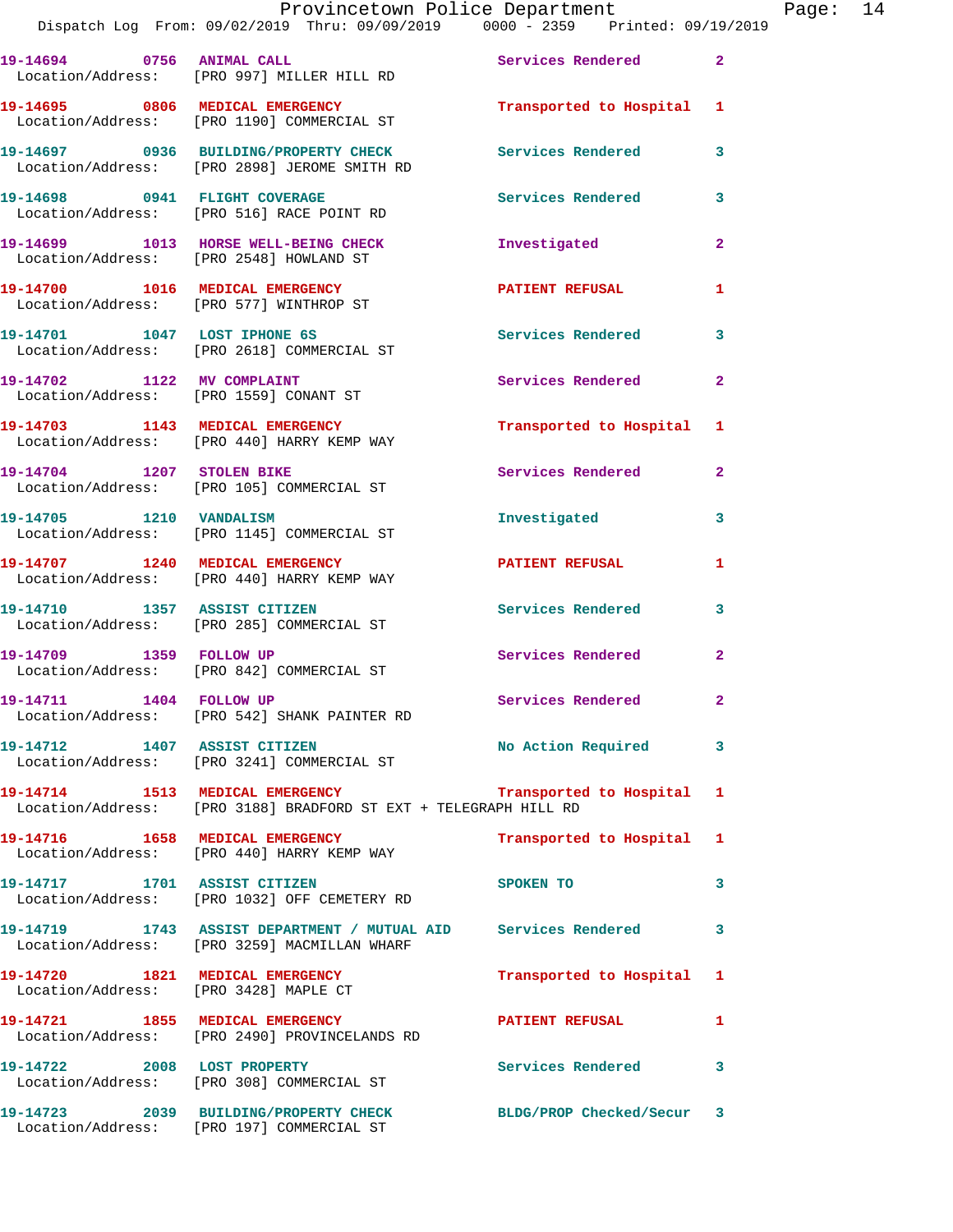Dispatch Log From: 09/02/2019 Thru: 09/09/2019 0000 - 2359 Printed: 09/19/2019

| Location/Address: MASONIC PL                                   | 19-14724 2040 BUILDING/PROPERTY CHECK                                                                     | BLDG/PROP Checked/Secur 3 |                |
|----------------------------------------------------------------|-----------------------------------------------------------------------------------------------------------|---------------------------|----------------|
|                                                                | 19-14725 2052 BUILDING/PROPERTY CHECK<br>Location/Address: [PRO 1952] COMMERCIAL ST                       | BLDG/PROP Checked/Secur 3 |                |
|                                                                | 19-14726 2122 MEDICAL EMERGENCY<br>Location/Address: ANTHONY ST + COMMERCIAL ST                           | Transported to Hospital 1 |                |
| 19-14727 2215 HAZARDS<br>Location/Address: COMMERCIAL ST       |                                                                                                           | Removed Hazard            | $\overline{2}$ |
| 19-14728 2218 MV STOP                                          | Location/Address: RYDER ST + COMMERCIAL ST                                                                | <b>VERBAL WARNING</b>     | 3              |
|                                                                | 19-14729 2231 BIKE - ACCIDENT<br>Location/Address: [PRO 1775] COMMERCIAL ST                               | Transported to Hospital 1 |                |
|                                                                | 19-14730 2251 MEDICAL EMERGENCY<br>Location/Address: [PRO 1892] SHANK PAINTER RD                          | Transported to Hospital 1 |                |
|                                                                | 19-14731 2323 BUILDING/PROPERTY CHECK<br>Location/Address: [PRO 3259] MACMILLAN WHARF                     | <b>Services Rendered</b>  | 3              |
| 19-14733 2323 BAR CHECK                                        | Location/Address: [PRO 399] COMMERCIAL ST                                                                 | <b>Services Rendered</b>  | 3              |
|                                                                | 19-14732 2325 PARK, WALK & TALK<br>Location/Address: [PRO 3870] COMMERCIAL ST                             | <b>Services Rendered</b>  | 3              |
| 19-14734 2342 911 - GENERAL                                    | Location/Address: [PRO 395] COMMERCIAL ST                                                                 | Unfounded                 | $\mathbf{1}$   |
| For Date: $09/08/2019$ - Sunday                                |                                                                                                           |                           |                |
|                                                                | 19-14735 0011 BUILDING/PROPERTY CHECK<br>Location/Address: [PRO 2483] COMMERCIAL ST                       | Services Rendered         | 3              |
| 19-14737 0017 MV STOP                                          | Location: [PRO 3431] LOPES SQUARE                                                                         | <b>VERBAL WARNING</b>     | 3              |
|                                                                | 19-14736 0020 MV OBSERVANCE / ASSIGNMENT<br>Location/Address: BRADFORD ST + RYDER ST                      | Services Rendered 3       |                |
| Location/Address: COMMERCIAL ST                                | 19-14738 0027 BUILDING/PROPERTY CHECK BLDG/PROP Checked/Secur 3                                           |                           |                |
|                                                                | 19-14739 0031 SERVE WARRANT<br>Location/Address: [PRO 2704] COMMERCIAL ST<br>Refer To Arrest: 19-204-AR   | Arrest(s) Made            | $\mathbf{3}$   |
| 19-14741 0043 NOISE COMPLAINT<br>Location/Address: CUDWORTH ST |                                                                                                           | No Action Required 3      |                |
| 19-14743 0130 MV STOP                                          | Location/Address: CONWELL ST + CEMETERY RD                                                                | <b>VERBAL WARNING</b>     | 3              |
|                                                                | 19-14742 0136 911 - GENERAL<br>Location/Address: [PRO 542] SHANK PAINTER RD                               | <b>Services Rendered</b>  | $\mathbf{1}$   |
|                                                                | 19-14744 0216 ASSIST CITIZEN<br>Location/Address: [PRO 1919] KILEY CT                                     | Referred to Other Agenc 3 |                |
|                                                                | 19-14745 0222 DISTURBANCE - FIGHT / ARGUMENT Peace Restored<br>Location/Address: [PRO 2977] COMMERCIAL ST |                           | $\mathbf{1}$   |
|                                                                | 19-14746 0255 ESCORT / TRANSPORT Services Rendered 3<br>Location: [OT] BARNSTABLE HOUSE OF CORRECTIONS    |                           |                |
|                                                                | Refer To Arrest: 19-204-AR                                                                                |                           |                |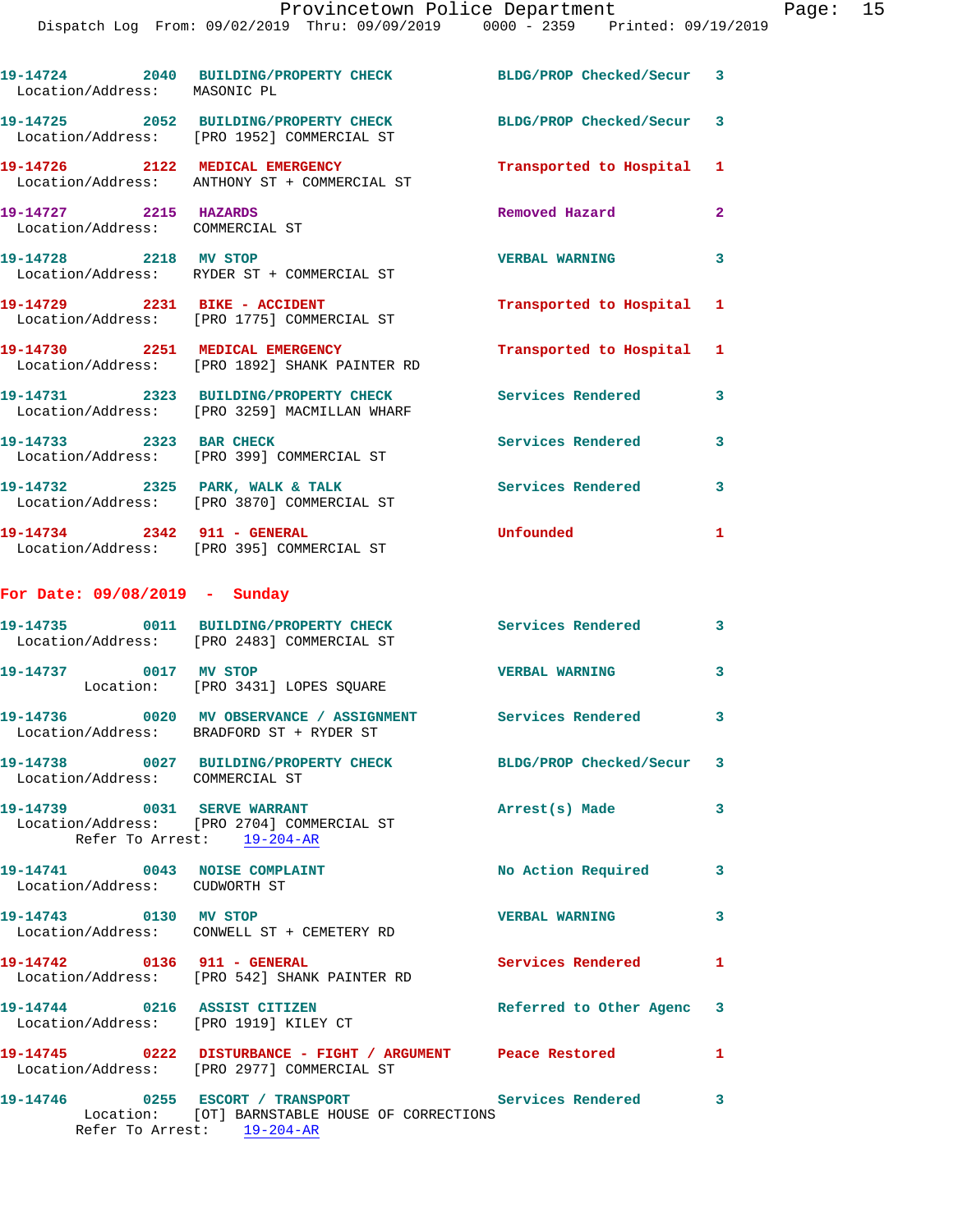Dispatch Log From: 09/02/2019 Thru: 09/09/2019 0000 - 2359 Printed: 09/19/2019 19-14747 0731 FLIGHT COVERAGE **Services Rendered** 3 Location/Address **19-14748 0733 REASSURANCE CHECKS Services Rendered 3 6**  Location/Addres **19-14749 0807 HARASSMENT / THREATS Services Rendered 2**  Location/Addres

Location/Address: [PRO 2881] STANDISH ST

Location/Address: [PRO 3440] ROUTE 6

|                                                                           | Location/Address: [PRO 516] RACE POINT RD                                                         |                           |                         |              |
|---------------------------------------------------------------------------|---------------------------------------------------------------------------------------------------|---------------------------|-------------------------|--------------|
|                                                                           | 19-14748 0733 REASSURANCE CHECKS<br>Location/Address: [PRO 542] SHANK PAINTER RD                  | <b>Services Rendered</b>  | $3^{\circ}$<br>$\sim$ 6 |              |
|                                                                           | 19-14749 0807 HARASSMENT / THREATS Services Rendered<br>Location/Address: [PRO 3802] BAYBERRY AVE |                           | $\mathbf{2}$            |              |
|                                                                           | 19-14750 0847 PARK, WALK & TALK<br>Location/Address: [PRO 2542] COMMERCIAL ST                     | Services Rendered         | 3                       |              |
|                                                                           | 19-14753 0937 MEDICAL EMERGENCY<br>Location/Address: [PRO 440] HARRY KEMP WAY                     | Transported to Hospital   | 1                       |              |
|                                                                           | 19-14754 1008 KIOSK MALFUNCTION<br>Location/Address: [PRO 105] COMMERCIAL ST                      | Referred to Other Agenc   | 3                       | $\mathbf{1}$ |
|                                                                           | 19-14755 1024 TROUBLE ALARM<br>Location/Address: [PRO 105] COMMERCIAL ST                          | Referred to Other Agenc   | 1                       |              |
|                                                                           | 19-14756 1028 MEDICAL EMERGENCY<br>Location/Address: [PRO 440] HARRY KEMP WAY                     | Transported to Hospital   | 1                       |              |
|                                                                           | 19-14758 1204 SERVICE CALL - POLICE<br>Location/Address: [PRO 661] STANDISH ST                    | Services Rendered         | 3                       |              |
|                                                                           | 19-14759 1233 ANIMAL CALL<br>Location/Address: [PRO 2548] HOWLAND ST                              | Services Rendered         | $\overline{2}$          |              |
|                                                                           | 19-14762 1259 COMPLAINT - GENERAL<br>Location/Address: [PRO 221] COMMERCIAL ST                    | <b>Services Rendered</b>  | 3                       |              |
|                                                                           | 19-14763 1312 FOLLOW UP<br>Location/Address: [PRO 3802] BAYBERRY AVE                              | No Action Required        | $\mathbf{2}$            |              |
|                                                                           | 19-14764 1322 MEDICAL EMERGENCY<br>Location/Address: [PRO 440] HARRY KEMP WAY                     | Transported to Hospital 1 |                         |              |
|                                                                           | 19-14765 1346 LOST PROPERTY<br>Location: [PRO 3431] LOPES SQUARE                                  | Services Rendered         | 3                       |              |
| 19-14767 1432 ANIMAL CALL<br>Location/Address: COMMERCIAL ST              |                                                                                                   | Services Rendered         | $\overline{2}$          |              |
|                                                                           | 19-14768 1450 FOLLOW UP<br>Location/Address: [PRO 542] SHANK PAINTER RD                           | No Action Required        | $\mathbf{2}$            |              |
| 19-14770    1511    FIRE - OTHER<br>Location/Address: [PRO 1494] ALDEN ST |                                                                                                   | <b>Services Rendered</b>  | 1                       |              |
|                                                                           | 19-14771 1514 MEDICAL EMERGENCY<br>Location/Address: [PRO 1507] BRADFORD ST                       | <b>PATIENT REFUSAL</b>    | 1                       |              |
| Location/Address: [PRO 2365] MACMILLAN                                    | 19-14772 1542 MEDICAL EMERGENCY                                                                   | False Alarm               | 1                       |              |
| 19-14773 1557 MV STOP                                                     | Location: [PRO 3431] LOPES SQUARE                                                                 | Citation / Warning Issu   | 3                       |              |
| Location/Address: ROUTE 6 + SNAIL RD                                      | 19-14774 1631 MV OBSERVANCE / ASSIGNMENT No Action Required                                       |                           | 3                       |              |

19-14775 1640 MEDICAL EMERGENCY PATIENT REFUSAL 1 **19-14776 1647 MV STOP VERBAL WARNING 3 19-14777 1652 MV COLLISION Investigated 1**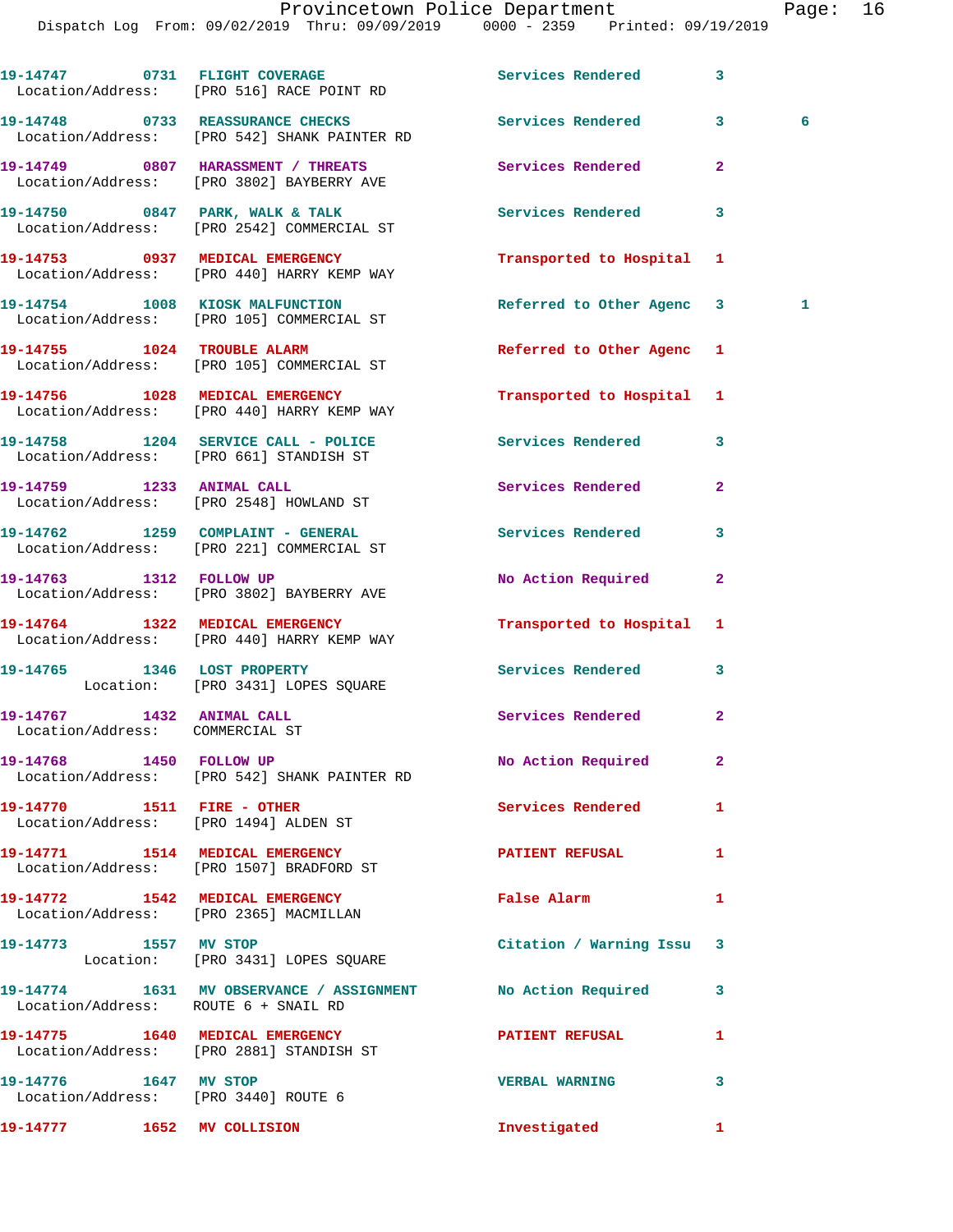|                                                               | Provincetown Police Department<br>Dispatch Log From: 09/02/2019 Thru: 09/09/2019 0000 - 2359 Printed: 09/19/2019 |                          |              |
|---------------------------------------------------------------|------------------------------------------------------------------------------------------------------------------|--------------------------|--------------|
|                                                               | Location/Address: [PRO 2490] PROVINCELANDS RD + ROUTE 6<br>Refer To Accident: 19-79-AC                           |                          |              |
|                                                               | 19-14778 1752 BUILDING/PROPERTY CHECK<br>Location/Address: [PRO 3317] CEMETERY RD                                | <b>Services Rendered</b> | 3            |
|                                                               | 19-14780 1808 BUILDING/PROPERTY CHECK Services Rendered<br>Location/Address: [PRO 2483] COMMERCIAL ST            |                          | 3            |
|                                                               | 19-14781 1818 BUILDING/PROPERTY CHECK<br>Location/Address: [PRO 2206] PILGRIMS LANDING                           | <b>Services Rendered</b> | 3            |
|                                                               | 19-14782 1911 MV OBSERVANCE / ASSIGNMENT Services Rendered<br>Location/Address: [PRO 3670] SHANK PAINTER RD      |                          | 3            |
| 19-14783 1920 MV STOP                                         | Location/Address: ROUTE 6 + CONWELL ST                                                                           | <b>VERBAL WARNING</b>    | 3            |
| 19-14784 1927 MV STOP<br>Location/Address: ROUTE 6 + SNAIL RD |                                                                                                                  | Citation / Warning Issu  | 3            |
| 19-14785 1959 MV STOP                                         | Location: [PRO 3431] LOPES SQUARE                                                                                | <b>VERBAL WARNING</b>    | 3            |
|                                                               | 19-14786 2023 BAR CHECK<br>Location/Address: [PRO 2737] COMMERCIAL ST                                            | Services Rendered        | 3            |
| 19-14787 2039 MV STOP<br>Location/Address: ROUTE 6            |                                                                                                                  | <b>VERBAL WARNING</b>    | 3            |
|                                                               | 19-14788 2047 BUILDING/PROPERTY CHECK<br>Location/Address: [PRO 2977] COMMERCIAL ST                              | BLDG/PROP Checked/Secur  | 3            |
| 19-14789 2055 MV STOP                                         | Location/Address: ROUTE 6 + SHANK PAINTER RD                                                                     | <b>VERBAL WARNING</b>    | 3            |
|                                                               | 19-14792 2106 BAR CHECK<br>Location/Address: [PRO 3276] COMMERCIAL ST                                            | <b>Services Rendered</b> | 3            |
| 19-14793 2120 MEDICAL EMERGENCY                               | Location/Address: [PRO 207] COMMERCIAL ST                                                                        | Transported to Hospital  | 1            |
|                                                               | 19-14794 2151 BUILDING/PROPERTY CHECK<br>Location/Address: [PRO 519] RACE POINT RD                               | BLDG/PROP Checked/Secur  | 3            |
| 19-14795 2200 MV STOP                                         | Location/Address: [PRO 1507] BRADFORD ST                                                                         | <b>VERBAL WARNING</b>    | 3            |
| 19-14796 2223 MV COMPLAINT                                    | Location/Address: [PRO 2520] PRINCE ST                                                                           | Services Rendered        | 2            |
|                                                               | 19-14797 2310 COMPLAINT - GENERAL<br>Location/Address: [PRO 542] SHANK PAINTER RD                                | SPOKEN TO                | 3            |
|                                                               | 19-14798 2314 NOISE COMPLAINT<br>Location/Address: [PRO 1681] RAILROAD AVE                                       | SPOKEN TO                | 3            |
| 19-14801 2351 FOLLOW UP                                       | Location/Address: [PRO 1952] COMMERCIAL ST                                                                       | SPOKEN TO                | $\mathbf{2}$ |
| For Date: $09/09/2019$ - Monday                               |                                                                                                                  |                          |              |
|                                                               | 19-14802 0027 PARK, WALK & TALK<br>Location/Address: [PRO 3870] COMMERCIAL ST                                    | Services Rendered        | 3            |
|                                                               | 19-14803 0031 BAR CHECK<br>Location/Address: [PRO 3443] COMMERCIAL ST                                            | <b>Services Rendered</b> | 3            |
| 19-14804 0045 NOISE COMPLAINT                                 | Location/Address: [PRO 397] COMMERCIAL ST                                                                        | No Action Required       | 3            |

Page: 17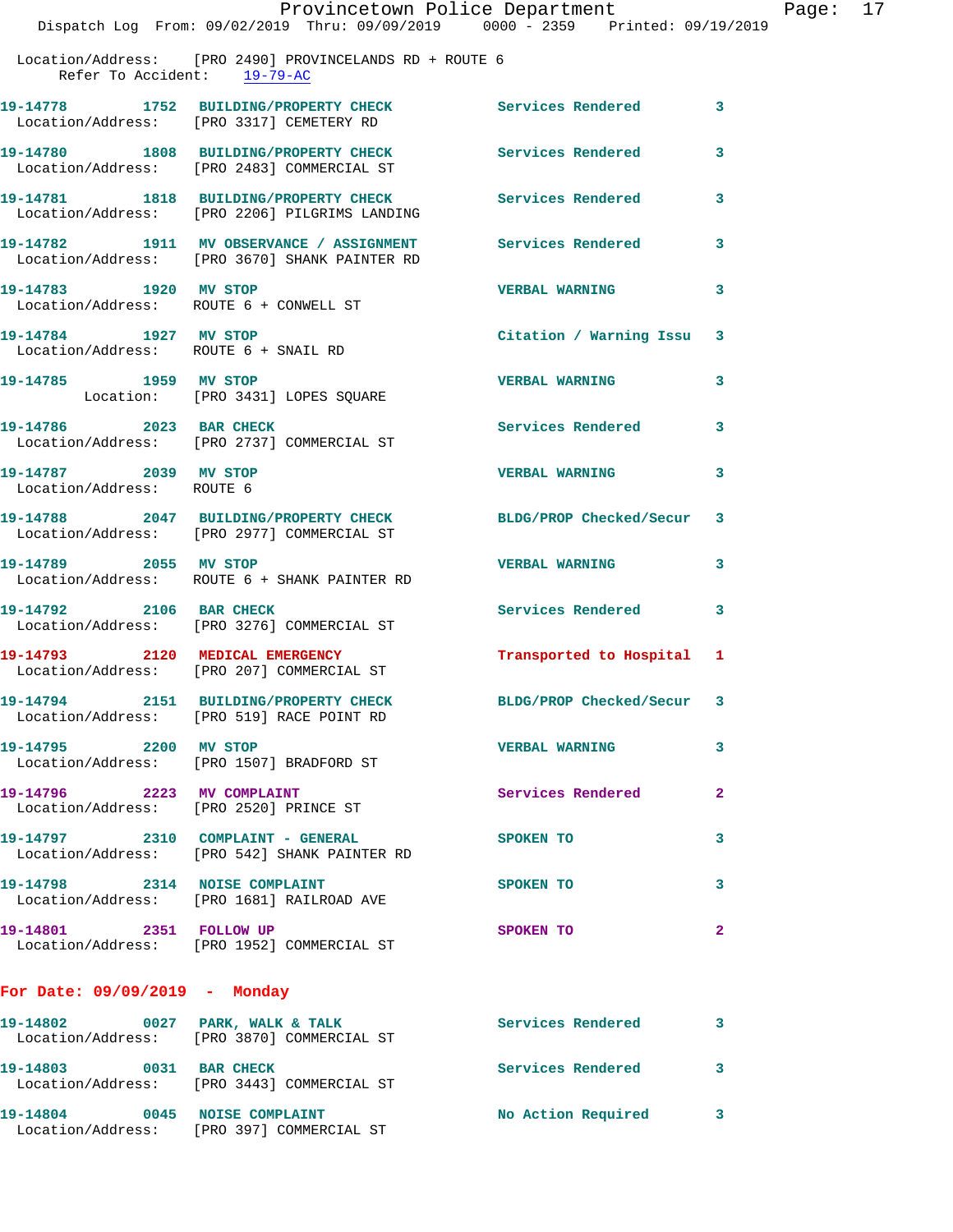|                                                                     | 19-14805 0128 DISTURBANCE - FIGHT / ARGUMENT SPOKEN TO<br>Location/Address: [PRO 433] RYDER ST EXT           |                           | $\mathbf{1}$   |
|---------------------------------------------------------------------|--------------------------------------------------------------------------------------------------------------|---------------------------|----------------|
|                                                                     | 19-14806 0129 COMPLAINT - GENERAL<br>Location/Address: [PRO 300] COMMERCIAL ST                               | Services Rendered 3       |                |
|                                                                     | 19-14807 0132 NOISE COMPLAINT<br>Location/Address: [PRO 1681] RAILROAD AVE                                   | SPOKEN TO                 | 3              |
|                                                                     | 19-14808 0218 MV OBSERVANCE / ASSIGNMENT<br>Location/Address: BRADFORD ST + HOWLAND ST                       | Services Rendered         | 3              |
|                                                                     | 19-14809 0526 MEDICAL EMERGENCY<br>Location/Address: [PRO 564] BAYBERRY AVE                                  | Transported to Hospital 1 |                |
|                                                                     | 19-14810 0556 FLIGHT COVERAGE<br>Location/Address: [PRO 516] RACE POINT RD                                   | Services Rendered         | 3              |
|                                                                     | 19-14811 0722 SUSPICIOUS ACTIVITY<br>Location/Address: [PRO 2483] COMMERCIAL ST                              | SPOKEN TO                 | $\mathbf{2}$   |
| Location/Address: [PRO 569] WINSLOW ST                              | 19-14812 0806 SERVICE CALL - POLICE                                                                          | <b>Services Rendered</b>  | 3              |
|                                                                     | 19-14813 1002 BUILDING/PROPERTY CHECK<br>Location/Address: [PRO 2483] COMMERCIAL ST                          | <b>Services Rendered</b>  | 3              |
|                                                                     | 19-14814 1108 PARK, WALK & TALK<br>Location/Address: [PRO 94] BRADFORD ST                                    | <b>Services Rendered</b>  | 3              |
| Location/Address: ROUTE 6                                           | 19-14815 1109 MV OBSERVANCE / ASSIGNMENT Services Rendered                                                   |                           | 3              |
| 19-14816 1111 LOST PROPERTY                                         | Location/Address: [PRO 542] SHANK PAINTER RD                                                                 | Services Rendered         | 3              |
| 19-14817 1230 ASSIST CITIZEN                                        | Location/Address: [PRO 542] SHANK PAINTER RD                                                                 | <b>Services Rendered</b>  | 3              |
| 19-14818 1252 FOLLOW UP<br>Refer To Arrest: 19-204-AR               | Location/Address: [PRO 542] SHANK PAINTER RD                                                                 | <b>Services Rendered</b>  | $\overline{2}$ |
|                                                                     |                                                                                                              | Services Rendered 1       |                |
|                                                                     | 19-14820 1351 BUILDING/PROPERTY CHECK<br>Location/Address: [PRO 3259] MACMILLAN WHARF                        | Services Rendered         | 3              |
| 19-14821 1359 TRAFFIC CONTROL<br>Location/Address: HARRY KEMP WAY   |                                                                                                              | SPOKEN TO                 | 3              |
|                                                                     | 19-14822 1422 MV OBSERVANCE / ASSIGNMENT Services Rendered<br>Location/Address: SHANK PAINTER RD + BROWNE ST |                           | 3              |
| 19-14823 1422 ANIMAL CALL<br>Location/Address: [PRO 3158] MEADOW RD |                                                                                                              | Unfounded                 | $\mathbf{2}$   |
| 19-14824 1424 ANIMAL CALL<br>Location/Address: BRADFORD ST          |                                                                                                              | SPOKEN TO                 | $\overline{2}$ |
|                                                                     | 19-14825 1450 SERVICE CALL - POLICE<br>Location/Address: [PRO 488] MAYFLOWER ST                              | <b>Services Rendered</b>  | 3              |
| 19-14828 1455 LOST PROPERTY                                         | Location/Address: [PRO 3296] SHANK PAINTER RD                                                                | Services Rendered         | 3              |
|                                                                     | 19-14826 1459 PARKING COMPLAINT<br>Location/Address: [PRO 75] CAPTAIN BERTIES WAY                            | <b>Services Rendered</b>  | 3              |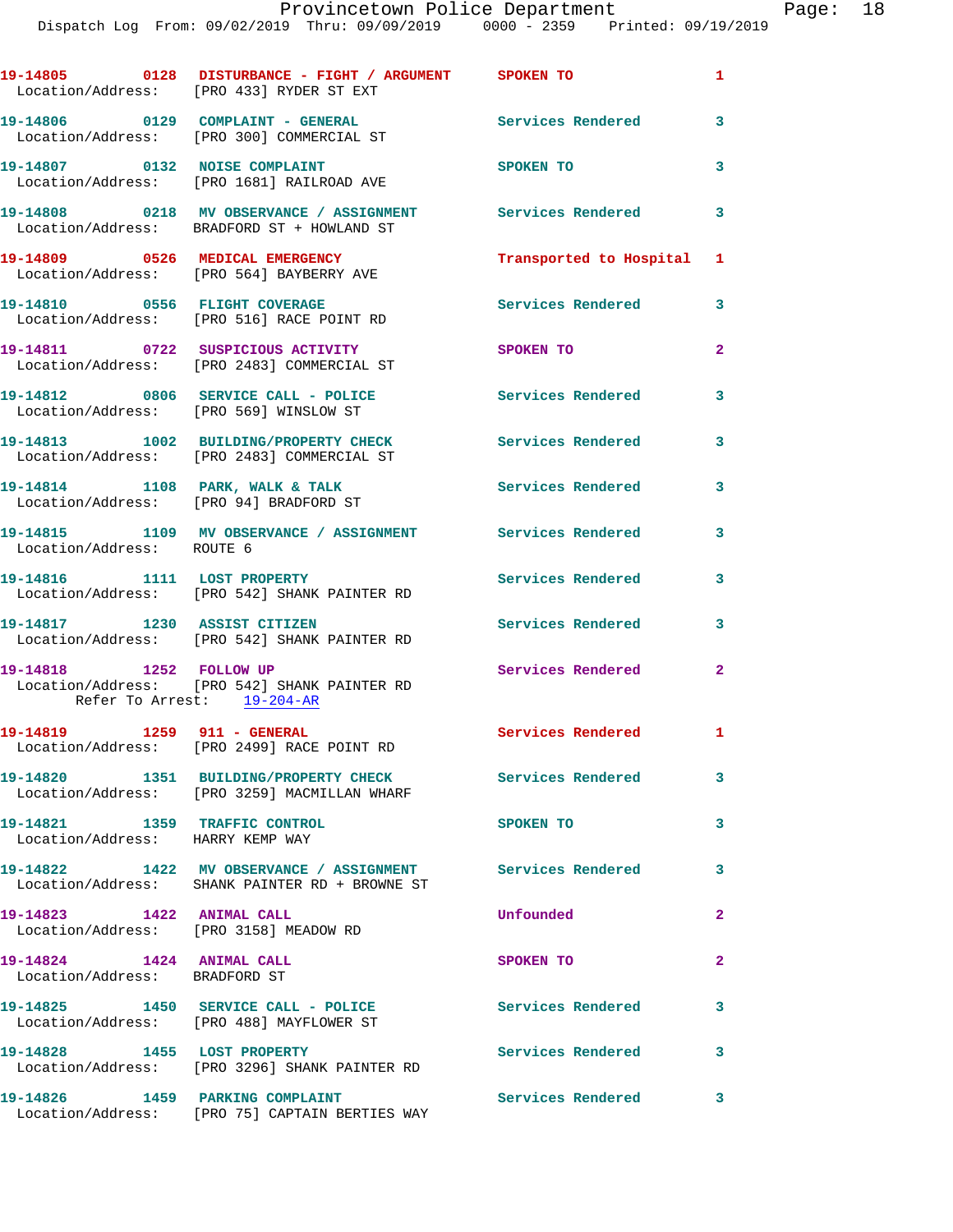|                                                               | Provincetown Police Department<br>Dispatch Log From: 09/02/2019 Thru: 09/09/2019 0000 - 2359 Printed: 09/19/2019 |                         |                |
|---------------------------------------------------------------|------------------------------------------------------------------------------------------------------------------|-------------------------|----------------|
|                                                               | 19-14827 1501 PARKING COMPLAINT THE VERBAL WARNING<br>Location/Address: [PRO 75] CAPTAIN BERTIES WAY             |                         | 3              |
|                                                               | 19-14829 1516 MEDICAL EMERGENCY 1990 Transported to Hospital<br>Location/Address: [PRO 440] HARRY KEMP WAY       |                         | 1              |
|                                                               | 19-14832 1615 ANIMAL CALL<br>Location/Address: [PRO 3091] OLD ANN PAGE WAY                                       | Referred to Other Agenc | $\mathbf{2}$   |
| Location/Address: [PRO 3440] ROUTE 6                          | 19-14831 1620 MV OBSERVANCE / ASSIGNMENT Services Rendered                                                       |                         | 3              |
| 19-14833 1624 MV STOP                                         | Location/Address: ROUTE 6 + SNAIL RD                                                                             | <b>VERBAL WARNING</b>   | 3              |
|                                                               | 19-14851 1700 LOST PROPERTY<br>Location/Address: [PRO 542] SHANK PAINTER RD                                      | Services Rendered       | 3              |
| 19-14834 1707 HAZARDS                                         | Location/Address: ATKINS MAYO RD                                                                                 | Referred to Other Agenc | $\mathbf{2}$   |
|                                                               | 19-14835 1726 NOISE COMPLAINT<br>Location/Address: [PRO 352] COMMERCIAL ST                                       | SPOKEN TO               | 3              |
|                                                               | 19-14836 1741 PARK, WALK & TALK<br>Location: [PRO 3431] LOPES SQUARE                                             | Services Rendered       | 3              |
| Location/Address: JEROME SMITH RD                             | 19-14838 1832 MEDICAL EMERGENCY                                                                                  | <b>PATIENT REFUSAL</b>  | 1              |
|                                                               | 19-14839 1843 MV COMPLAINT<br>Location/Address: [PRO 356] COMMERCIAL ST                                          | SPOKEN TO               | $\overline{a}$ |
| Location/Address: [PRO 2521] ROUTE 6                          | 19-14840 1856 MV OBSERVANCE / ASSIGNMENT VERBAL WARNING                                                          |                         | 3              |
| 19-14841 1926 MV STOP                                         | Location/Address: [PRO 2513] ROUTE 6                                                                             | <b>VERBAL WARNING</b>   | 3              |
|                                                               | 19-14843 1958 MV OBSERVANCE / ASSIGNMENT Services Rendered<br>Location/Address: BRADFORD ST + HOWLAND ST         |                         | 3              |
| 19-14844 1959 MV STOP                                         | Location/Address: HANCOCK ST + BRADFORD ST                                                                       | <b>VERBAL WARNING</b>   |                |
| 19-14845 2007 MV STOP                                         | Location/Address: HANCOCK ST + BRADFORD ST                                                                       | <b>VERBAL WARNING</b>   | 3              |
|                                                               | 19-14847 2044 BUILDING/PROPERTY CHECK<br>Location/Address: [PRO 1952] COMMERCIAL ST                              | BLDG/PROP Checked/Secur | 3              |
| Location/Address: MASONIC PL                                  | 19-14849 2133 BUILDING/PROPERTY CHECK BLDG/PROP Checked/Secur                                                    |                         | 3              |
|                                                               | 19-14848 2136 BUILDING/PROPERTY CHECK Services Rendered<br>Location/Address: [PRO 2898] JEROME SMITH RD          |                         | 3              |
| 19-14850 2136 MV STOP<br>Location/Address: [PRO 2479] ROUTE 6 |                                                                                                                  | <b>VERBAL WARNING</b>   | 3              |
| 19-14852 2212 MV STOP                                         | Location/Address: [PRO 2520] PRINCE ST                                                                           | <b>VERBAL WARNING</b>   | 3              |
| 19-14854 2218 MV STOP                                         | Location/Address: JEROME SMITH RD + SHANK PAINTER RD                                                             | <b>VERBAL WARNING</b>   | 3              |
|                                                               | 19-14853 2223 BUILDING/PROPERTY CHECK BLDG/PROP Checked/Secur<br>Location/Address: [PRO 517] RACE POINT RD       |                         | 3              |
|                                                               | 19-14855 2237 BUILDING/PROPERTY CHECK BLDG/PROP Checked/Secur<br>Location/Address: [PRO 516] RACE POINT RD       |                         | $\mathbf{3}$   |

Page: 19